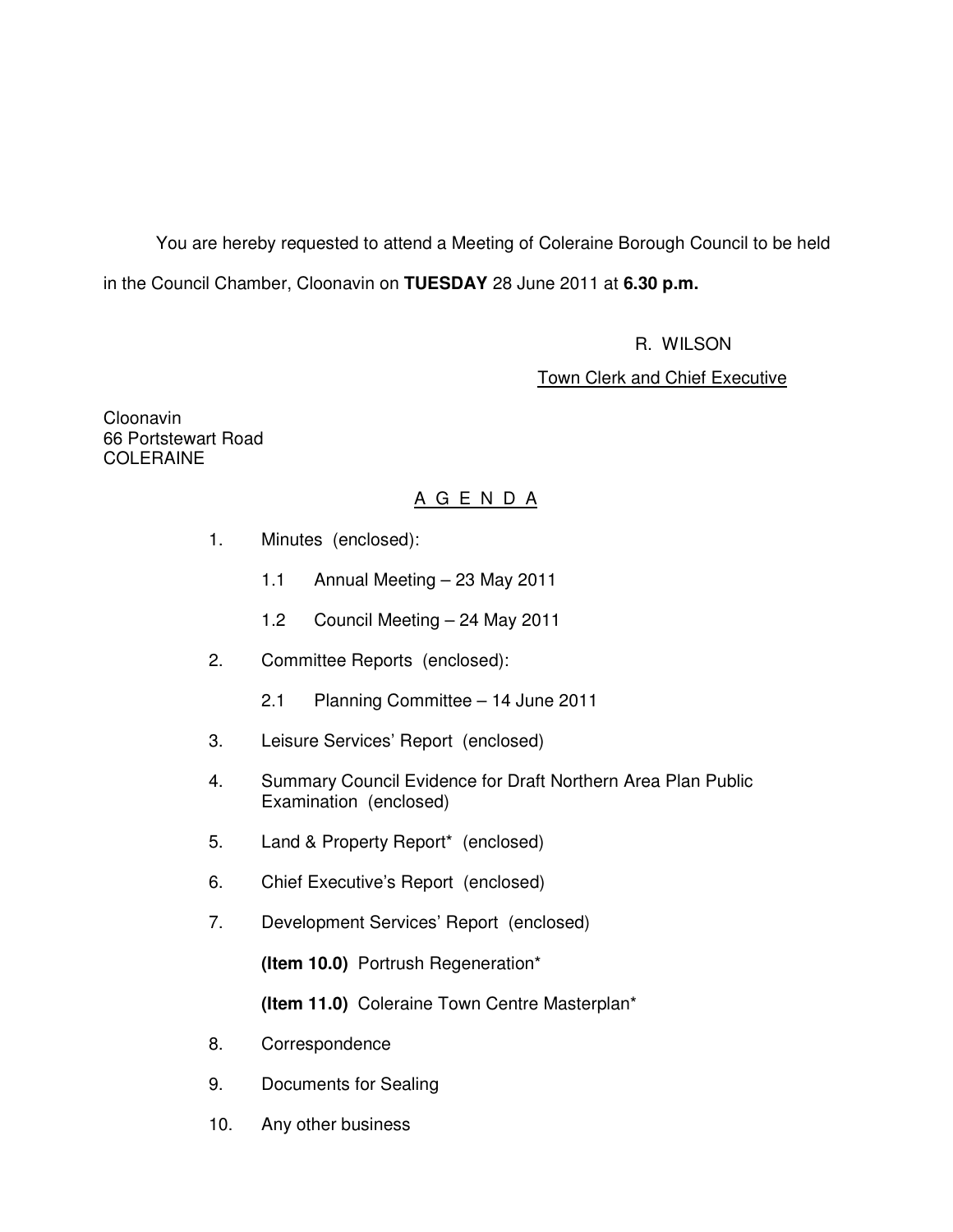# **Enclosed for Information:**

Council Information Booklet – June 2011

# **\* Recommended for consideration "In Committee"**

To: Each Member of Council 24 June 2011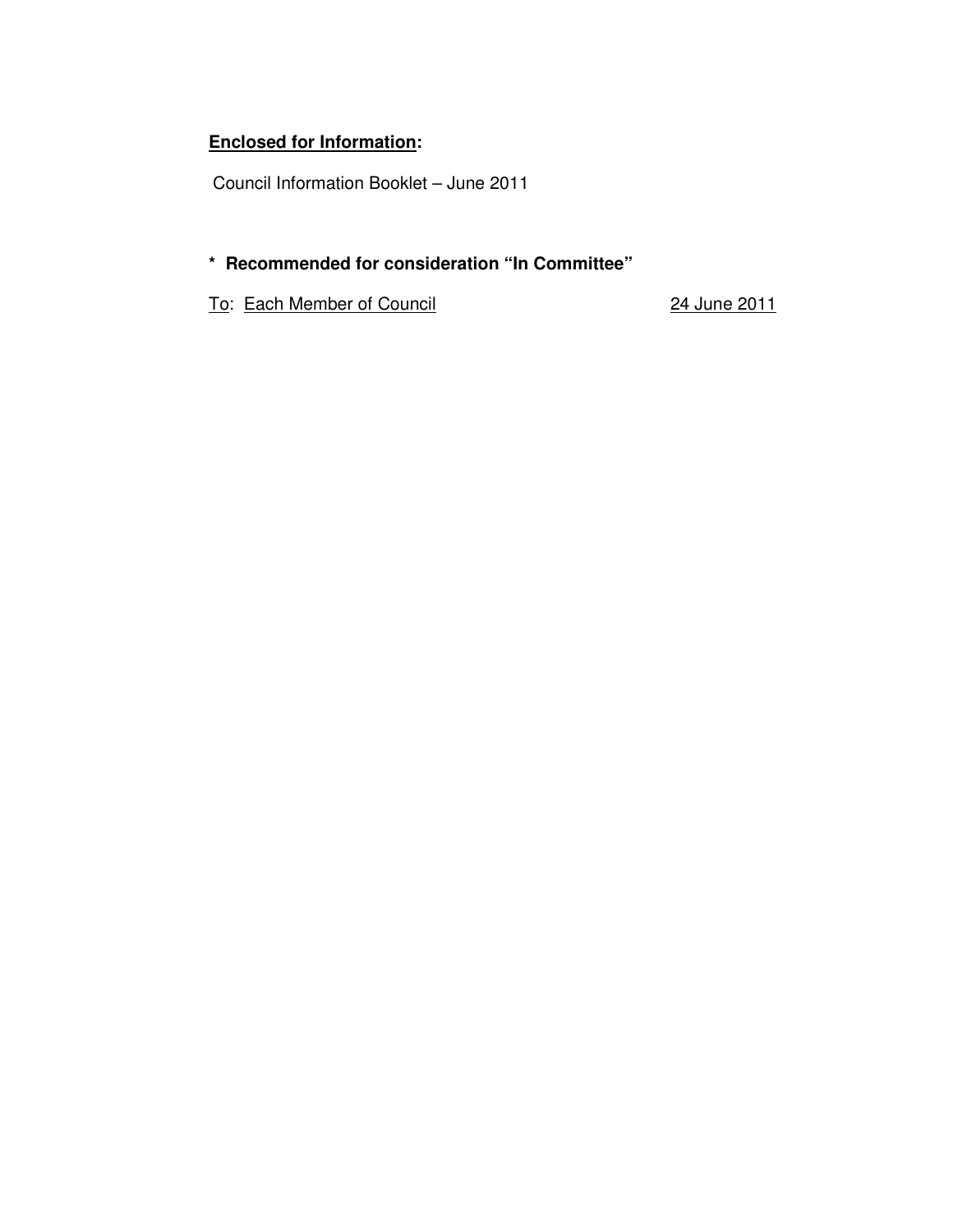#### **ANNUAL MEETING**

 Minutes of proceedings of Coleraine Borough Council held in the Council Chamber, Cloonavin on Monday 23rd May, 2011 at 6.30 pm.

**Convened:** As per Notice attached

**Present:** The Mayor, Councillor N. F. Hillis

The Deputy Mayor, Councillor A. S. Cole

#### **Councillors**

- C. S. Alexander (Ms.) D. Harding<br>C. Archibald M. T. Hicke D. D. Barbour R. J. Holmes Y. Boyle (Mrs.) R. Loftus (Mrs.) W. T. Creelman W. McCandless G. Duddy D. McClarty E. P. Fielding (Mrs.) G. McLaughlin M. Fielding **A. McQuillan**  B. Fitzpatrick
	- M. T. Hickey (Mrs.)
- **Officers in** Town Clerk and Chief Executive, Corporate Director of **Attendance:** Environmental Services, Interim Director of Leisure Services, Head of Performance, Policy and Governance, Head of Development Services, Acting Head of Finance, Principal Administrative Officer, PR Manager and Administrative Assistants
- **Apologies:** Councillors Bradley, Fitzpatrick and McClure

#### **1.0 OUTGOING MAYOR'S REMARKS**

 The outgoing Mayor, Councillor Hillis, welcomed everyone to the meeting. He congratulated all members on their election and extended a special welcome to the new members. Councillor Hillis also referred to former Councillors Sandy Gilkinson and Robert McPherson who had both been unsuccessful but had contributed so much during their years on Council.

 Councillor Hillis reflected on his year in office and the number of official engagements attended. He thanked the outgoing Deputy Mayor, Aldermen, Councillors and staff for their support during his term in office.

 Members paid tribute to Councillor Hillis for the manner in which he had carried out his official duties.

#### **2.0 ELECTION OF MAYOR, DEPUTY MAYOR AND CHAIRMEN OF STANDING COMMITTEES**

 Following consideration of Report A (previously circulated) it was proposed by Councillor McQuillan, seconded by Councillor Harding and agreed:

 That Council adopt the D'hont system and amend Standing Orders as appropriate to allocate the posts of Mayor, Deputy Mayor and Committee Chairmen for the next four years.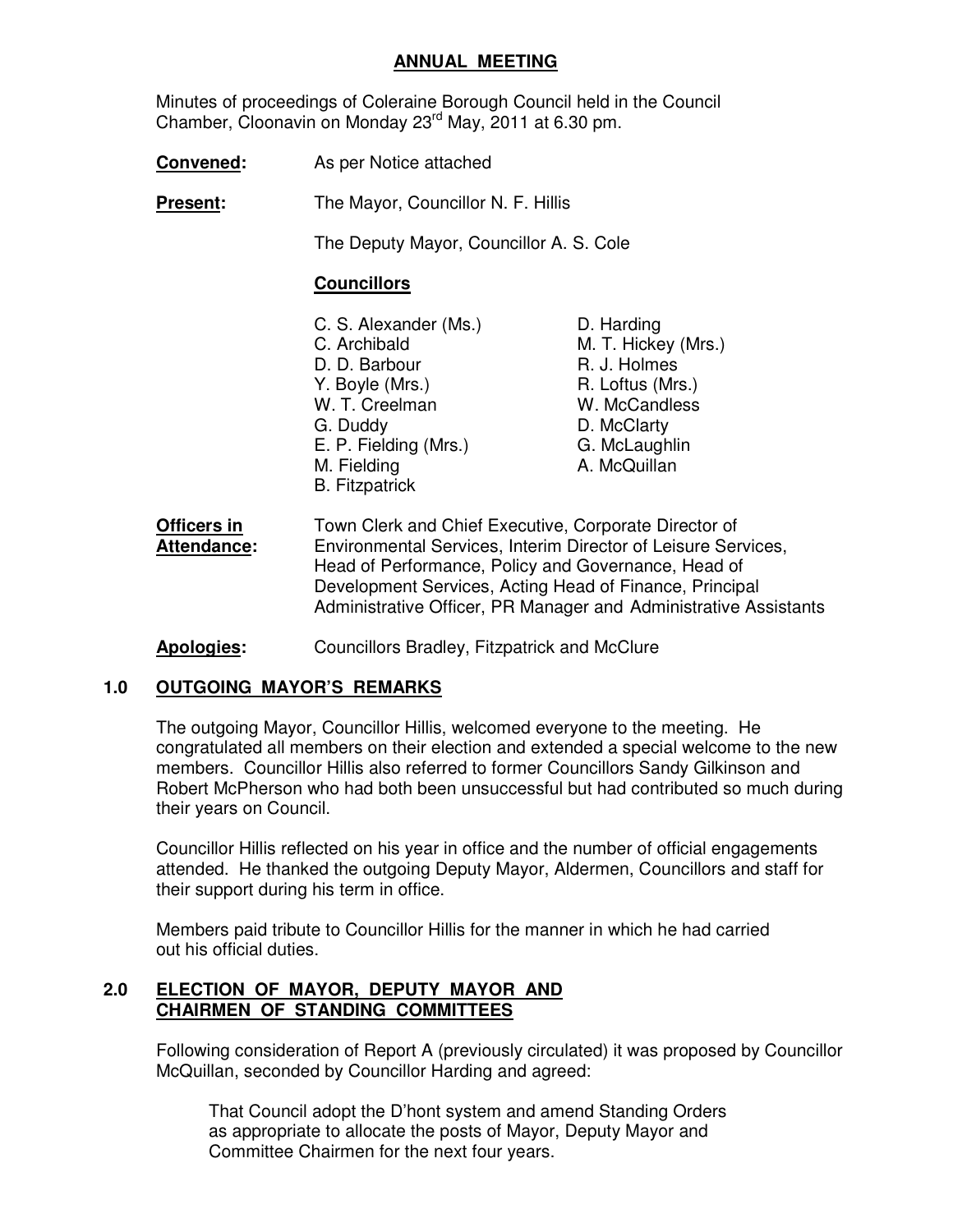Council formally adjourned to facilitate this process.

 Upon the resumption of the meeting the Town Clerk and Chief Executive announced the agreed list of posts as follows:

| <b>YEAR</b>       | POST                             | PARTY                    |
|-------------------|----------------------------------|--------------------------|
|                   | Mayor                            | DUP - Cllr. Bradley      |
|                   | Deputy Mayor                     | UUP - Cllr. King         |
| YEAR 1            | Chairman - Leisure & Environment | DUP - Cllr. Cole         |
|                   | Chairman - Planning              | DUP - Cllr. McClure      |
|                   | Chairman - Policy & Development  | UUP - Cllr. Barbour      |
|                   | Mayor                            | <b>DUP</b>               |
|                   | Deputy Mayor                     | <b>SDLP</b>              |
| YEAR <sub>2</sub> | Chairman - Leisure & Environment | <b>DUP</b>               |
|                   | Chairman - Planning              | <b>SDLP</b>              |
|                   | Chairman - Policy & Development  | <b>UUP</b>               |
|                   | Mayor                            | <b>UUP</b>               |
|                   | Deputy Mayor                     | <b>DUP</b>               |
| YEAR 3            | Chairman - Leisure & Environment | <b>UUP</b>               |
|                   | Chairman - Planning              | $\overline{\mathsf{SF}}$ |
|                   | Chairman - Policy & Development  | <b>DUP</b>               |
|                   | Mayor                            | <b>DUP</b>               |
|                   | <b>Deputy Mayor</b>              | <b>AL</b>                |
| YEAR <sub>4</sub> | Chairman - Leisure & Environment | <b>SDLP</b>              |
|                   | Chairman - Planning              | <b>DUP</b>               |
|                   | Chairman - Policy & Development  | <b>AL</b>                |

Council formally endorsed the agreed list of posts.

In the absence of the Mayor, the Deputy Mayor on taking the Chair, signed the formal acceptance of office and expressed his thanks to Council for their endorsement of him to the post of Deputy Mayor.

# **3.0 ELECTION OF ALDERMEN**

 In relation to the election of Aldermen it was proposed by Councillor McQuillan and seconded by Councillor Harding:

That Council adopt the D'hont system for the next four years.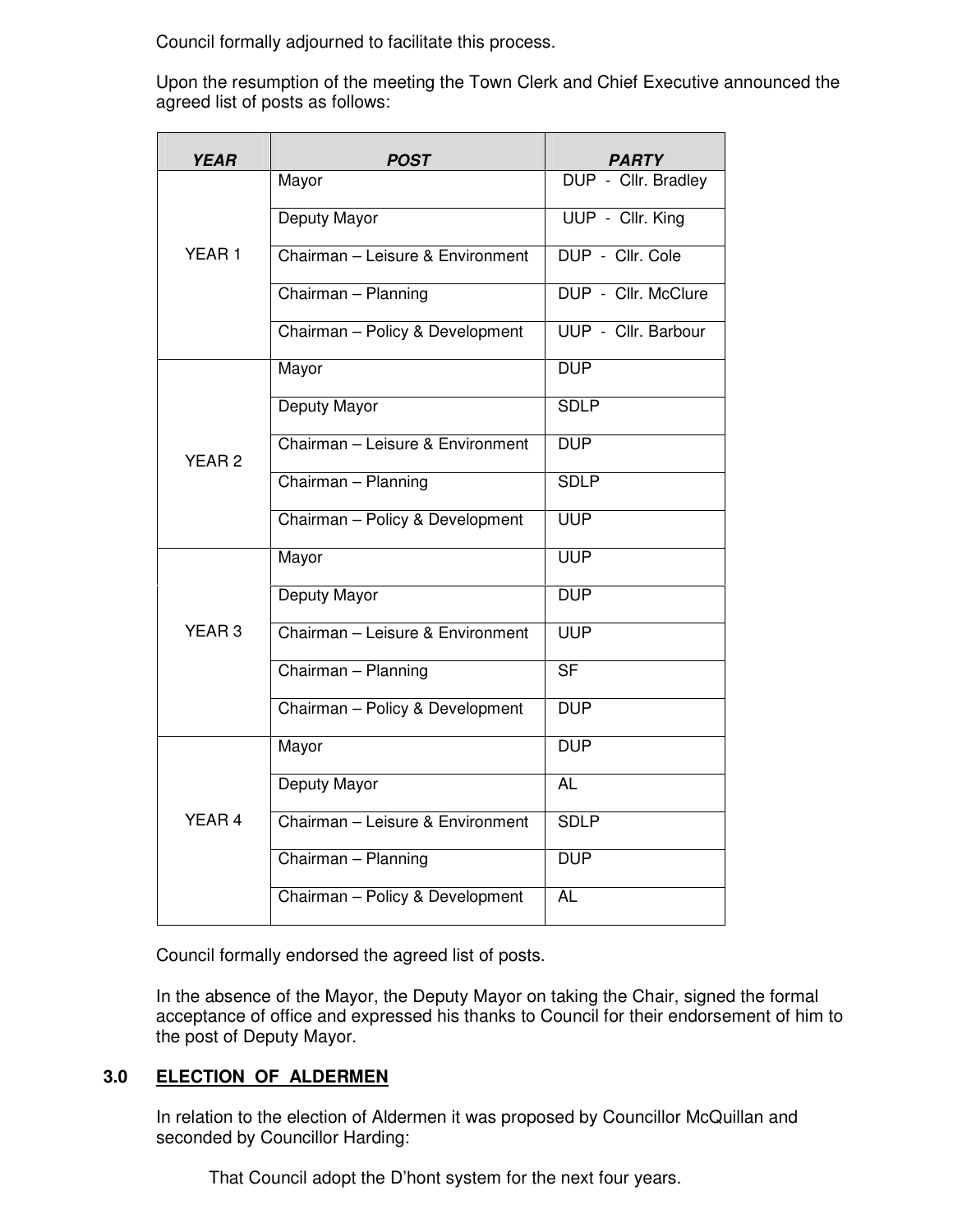As an amendment it was proposed by Councillor McClarty and seconded by Councillor Ms. Alexander:

That Council take nominations from the floor.

 On being put to the Meeting the amendment was lost, seven members voting in favour and eleven members voting against.

At this stage in the proceedings Councillor McClarty left the Meeting.

The following members were elected as Aldermen:

| DUP   | The Mayor, Cllr. Bradley<br><b>Cllrs Creelman and McClure</b> |
|-------|---------------------------------------------------------------|
| UUP   | Cllr. Hillis                                                  |
| SDI P | Cllr. Mrs. Hickey                                             |

### **4.0 COMMITTEES - STRUCTURE AND TIMETABLE**

 Consideration was given to Report B on Committees – Structure and Timetable (previously supplied).

It was agreed:

- That the existing committee structure continue until Council has considered and agreed any changes to it's governance arrangements;
- That Council accept the proposed schedule of meetings.

#### **5.0 APPOINTMENT OF REPRESENTATIVES**

 Following consideration of Report C (previously supplied) it was agreed that the following representatives be appointed:

#### **5.1 Appointment of Representatives to Bodies where either Membership Numbers or Make-up is predetermined**

| Northern Ireland Local Government<br>Association (NILGA)        | The Deputy Mayor, Cllr. King<br>Ald. Creelman and Mrs. Hickey<br>Cllrs. Cole and Duddy |
|-----------------------------------------------------------------|----------------------------------------------------------------------------------------|
| Causeway Coast and Glens Transition<br>Committee                | The Mayor, Ald. Bradley<br>Ald. Mrs. Hickey and Hillis<br>Cllrs. Cole and Duddy        |
| Peace III Joint Committee/Partnership                           | The Mayor, Ald. Bradley<br>Cllr. Barbour                                               |
| North East Rural Development Group<br><b>Local Action Group</b> | The Deputy Mayor, Cllr. King<br>Cllrs. Cole and M. Fielding                            |
| North East Rural Development Group<br>Joint Committee           | Ald. Creelman<br>Cllrs. Fitzpatrick and Harding                                        |

# **5.2 Internal Sub Groups/Working Groups**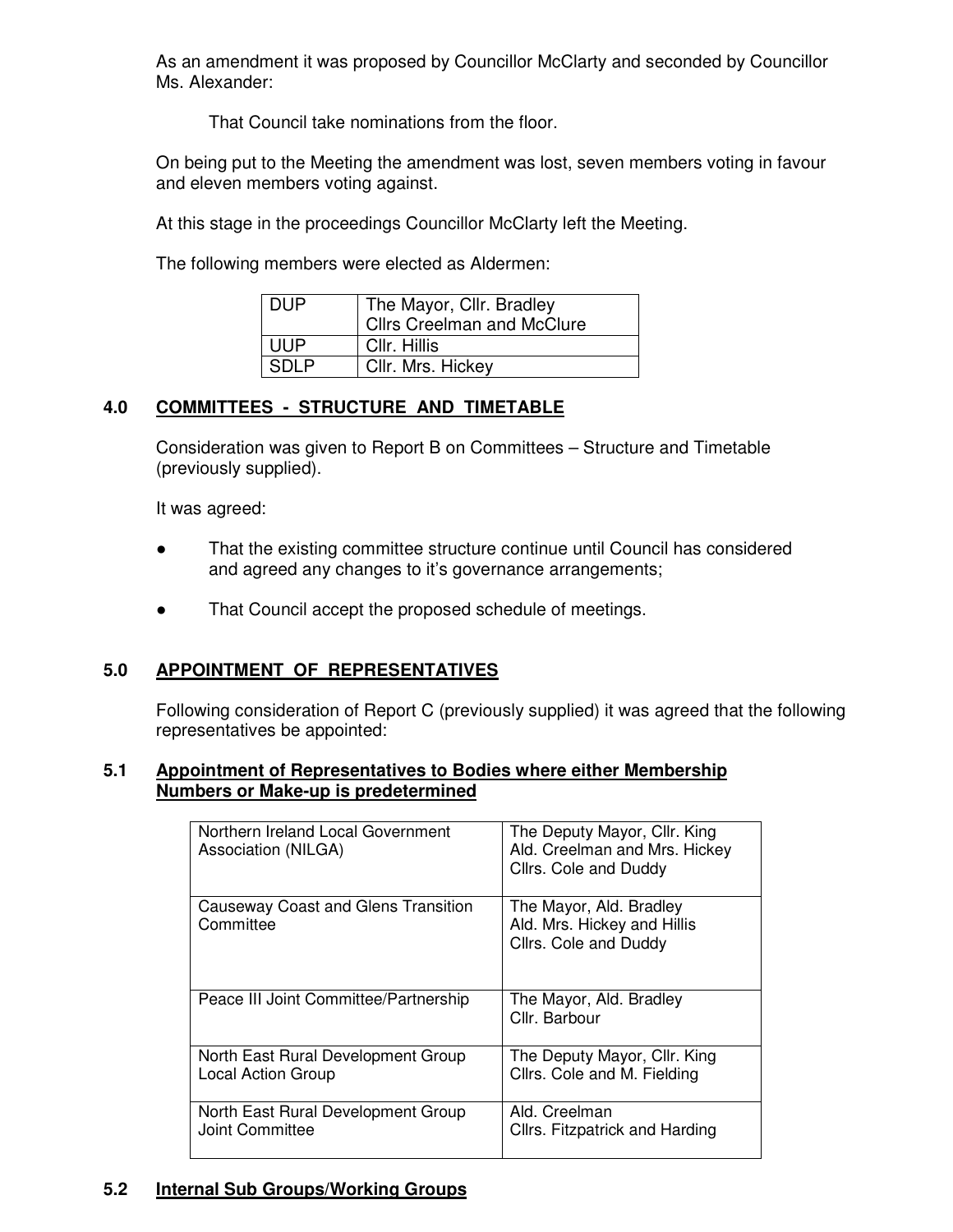| <b>Audit Committee</b>             | Ald. Creelman and Hillis<br>Cllrs. Harding, Loftus and<br><b>McCandless</b>              |
|------------------------------------|------------------------------------------------------------------------------------------|
| <b>Community Development Group</b> | The Mayor, Ald. Bradley<br>Cllrs. Barbour, Ms. Boyle, Duddy<br>and McQuillan             |
| <b>Equality Working Group</b>      | Ald. Mrs. Hickey and McClure<br>Cllrs. Archibald, Mrs. Fielding and<br><b>McCandless</b> |
| Special Events Working Group       | Ald. Creelman<br>Cllrs. Boyle or Fitzpatrick, Cole,<br>Mrs. Fielding and Holmes          |
| <b>Portrush Regeneration Group</b> | Ald. Mrs. Hickey and Hillis<br>Cllrs. Alexander, M. Fielding and<br>Fitzpatrick          |
| Governance Working Group           | Ald. Hillis<br>Cllrs. Barbour, Cole, Harding, Mrs.<br>Loftus and McCandless              |

# **5.3 External Agencies/Partnerships**

| Age Concern                                                           | Cllrs. McCandless and<br>McLaughlin                                                                      |
|-----------------------------------------------------------------------|----------------------------------------------------------------------------------------------------------|
| <b>Causeway Coast and Antrim Glens</b><br>Ltd.                        | Ald. Hillis                                                                                              |
| <b>Causeway Coast and Glens Heritage</b><br>Trust - Board             | Cllr. Cole                                                                                               |
| <b>Causeway Coast AONB</b>                                            | Ald. Hillis                                                                                              |
| <b>Management Group</b>                                               | Cllr. Ms. Alexander                                                                                      |
| Causeway Coast Binevenagh AONB<br>Group                               | <b>Cllrs. Archibald and Cole</b>                                                                         |
| <b>Causeway Museum Service</b>                                        | The Mayor, Ald. Bradley and<br>Deputy Mayor, Cllr. King<br>Ald. Creelman<br>Cllrs. Barbour and McQuillan |
| <b>Coleraine Arts Committee</b>                                       | Cllrs. Archibald, Ms. Boyle,<br>Harding and McCandless                                                   |
| <b>Coleraine and District Home Safety</b><br>Committee                | The Deputy Mayor, Cllr King<br>Cllr. Fitzpatrick                                                         |
| <b>Coleraine and District Local Sports</b><br><b>Advisory Council</b> | The Mayor, Ald. Bradley and<br>Deputy Mayor, Cllr. King<br>Ald. Creelman and Mrs. Hickey                 |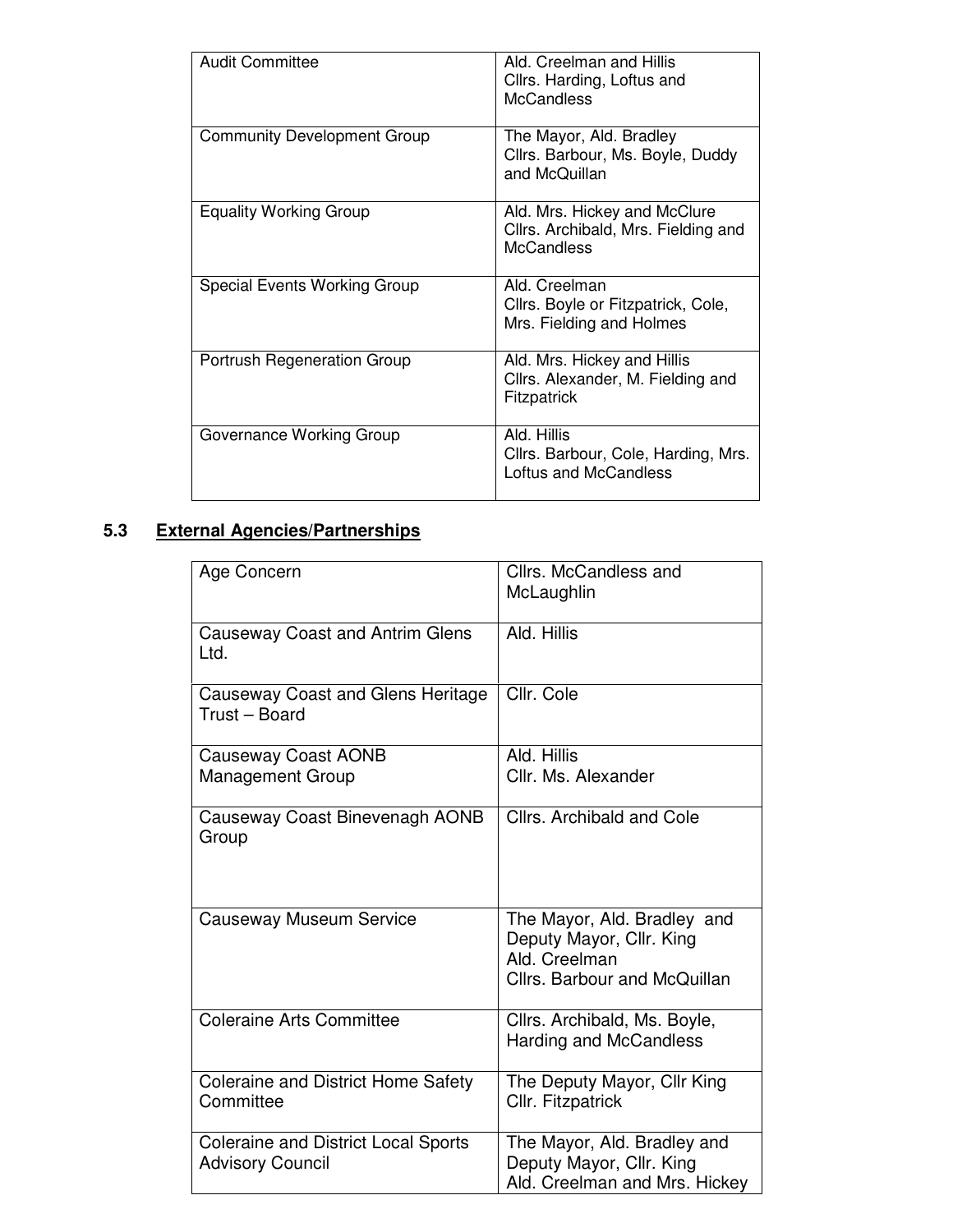|                                                                      | Cllr. Mrs. Fielding                                              |
|----------------------------------------------------------------------|------------------------------------------------------------------|
| <b>Coleraine Harbour Commission</b>                                  | The Mayor, Ald. Bradley<br>Ald. Mrs. Hickey<br>Cllr. Fitzpatrick |
| Coleraine Local Action Group for<br>Enterprise Ltd.                  | The Deputy Mayor, Cllr. King<br>Cllrs. Cole and McQuillan        |
| <b>Coleraine Town Centre Partnership</b>                             | Cllrs. Duddy, M. Fielding and<br>Harding                         |
| <b>Coleraine Twinning Association</b>                                | Cllrs. Barbour, P. Fielding,<br>Harding and McCandless           |
| Irish Society's Local Advisory<br>Committee                          | <b>Cllrs. Barbour and McCandless</b>                             |
| Management Committee of<br>Causeway Citizens' Advice Bureau          | Cllrs. M. Fielding and Mrs.<br>Loftus                            |
| North East Partnership                                               | Cllrs. Barbour and Cole                                          |
| Northern Ireland Amenity Council                                     | Ald. Mrs. Hickey                                                 |
| Northern Ireland Housing Council                                     | Cllr. Duddy                                                      |
| <b>Reserve Forces and Cadets</b><br>Association for Northern Ireland | Cllr. Duddy                                                      |
| <b>Riverside Theatre Management</b><br>Committee                     | Ald. Mrs. Hickey<br>Cllr. Ms. Boyle                              |
| The Somme Advisory Committee                                         | Cllr. McLaughlin                                                 |
| <b>Tourism Development Taskforce</b>                                 | Cllr. M. Fielding                                                |
| Trustees of Garvagh Museum                                           | Cllr. Cole                                                       |
| University of Ulster Court                                           | Cllr. Harding                                                    |

# **5.4 Local Government Bodies**

| Local Government Partnership on<br>Travellers' Issues            | Cllrs. Harding and McLaughlin                                                          |
|------------------------------------------------------------------|----------------------------------------------------------------------------------------|
| National Association of Councillors -<br>Northern Ireland Region | The Mayor, Ald. Bradley<br>Ald. Hillis<br>Cllrs. Cole, Fitzpatrick and<br>McLaughlin   |
| Northern Group Building Control<br>Committee                     | The Deputy Mayor, Cllr. King<br>Cllr. Duddy<br>Subs: Ald. Creelman<br>Cllr. McLaughlin |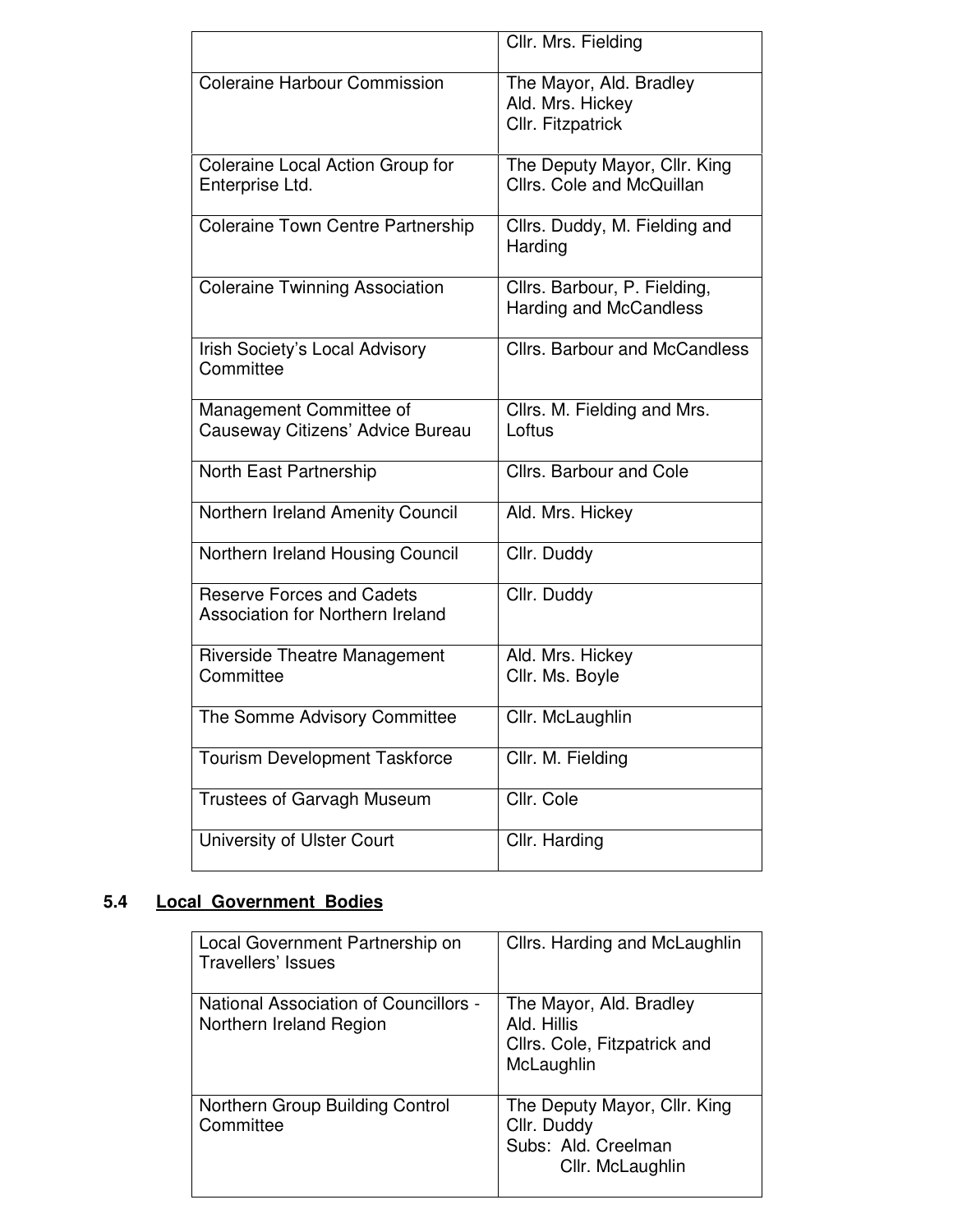| Northern Group Environmental<br><b>Health Committee</b> | Ald. Creelman<br>Cllr. Barbour<br>Subs: Cllrs. M. Fielding and<br>McQuillan |
|---------------------------------------------------------|-----------------------------------------------------------------------------|
| North West Region Waste                                 | The Deputy Mayor, Cllr. King                                                |
| <b>Management Group</b>                                 | Cllr. McCandless                                                            |

# **5.5 Management Committees and Community Groups**

| <b>Ballysally Youth and Community</b><br><b>Centre Joint Management</b><br>Committee | Ald. McClure<br>Cllrs. Ms. Boyle and Harding                    |
|--------------------------------------------------------------------------------------|-----------------------------------------------------------------|
| <b>Castlerock Community Association</b>                                              | The Deputy Mayor, Cllr. King<br>Cllr. Cole                      |
| <b>Castlerock Recreation and Youth</b><br>Hall Management Committee                  | Cllrs. Archibald and McQuillan                                  |
| Coleraine Borough 50+ Forum                                                          | Cllr. McLaughlin                                                |
| <b>Coleraine West Community Centre</b><br><b>Management Committee</b>                | Cllrs. Barbour, McCandless<br>and<br>McLaughlin                 |
| Garvagh Hall Management<br>Committee                                                 | Cllrs. Cole, Holmes and<br>McQuillan                            |
| Harpur's Hill Community Centre<br><b>Management Committee</b>                        | The Mayor, Ald. Bradley<br>Ald. Creelman<br>Cllr. Mrs. Fielding |
| Kilrea Town Hall Management<br>Committee                                             | Cllrs. Cole, Holmes and Mrs.<br>Loftus                          |
| Portballintrae Residents' Association                                                | Cllrs. Mrs. Fielding and Harding                                |
| <b>Portstewart Community Association</b>                                             | Ald. Mrs. Hickey<br>Cllrs. M. Fielding and<br>Fitzpatrick       |
| <b>Windyhall Community Centre</b><br><b>Management Committee</b>                     | The Mayor, Ald. Bradley<br>Ald. McClure<br>Cllr. Barbour        |

# **5.6 Committee Appointments**

| Vice Chairman Leisure and<br><b>Environment Committee</b> | Cllr. McLaughlin                                   |
|-----------------------------------------------------------|----------------------------------------------------|
| Craigahulliar Monitoring Committee                        | Ald. Mrs. Hickey and Hillis<br>Cilr. Mrs. Fielding |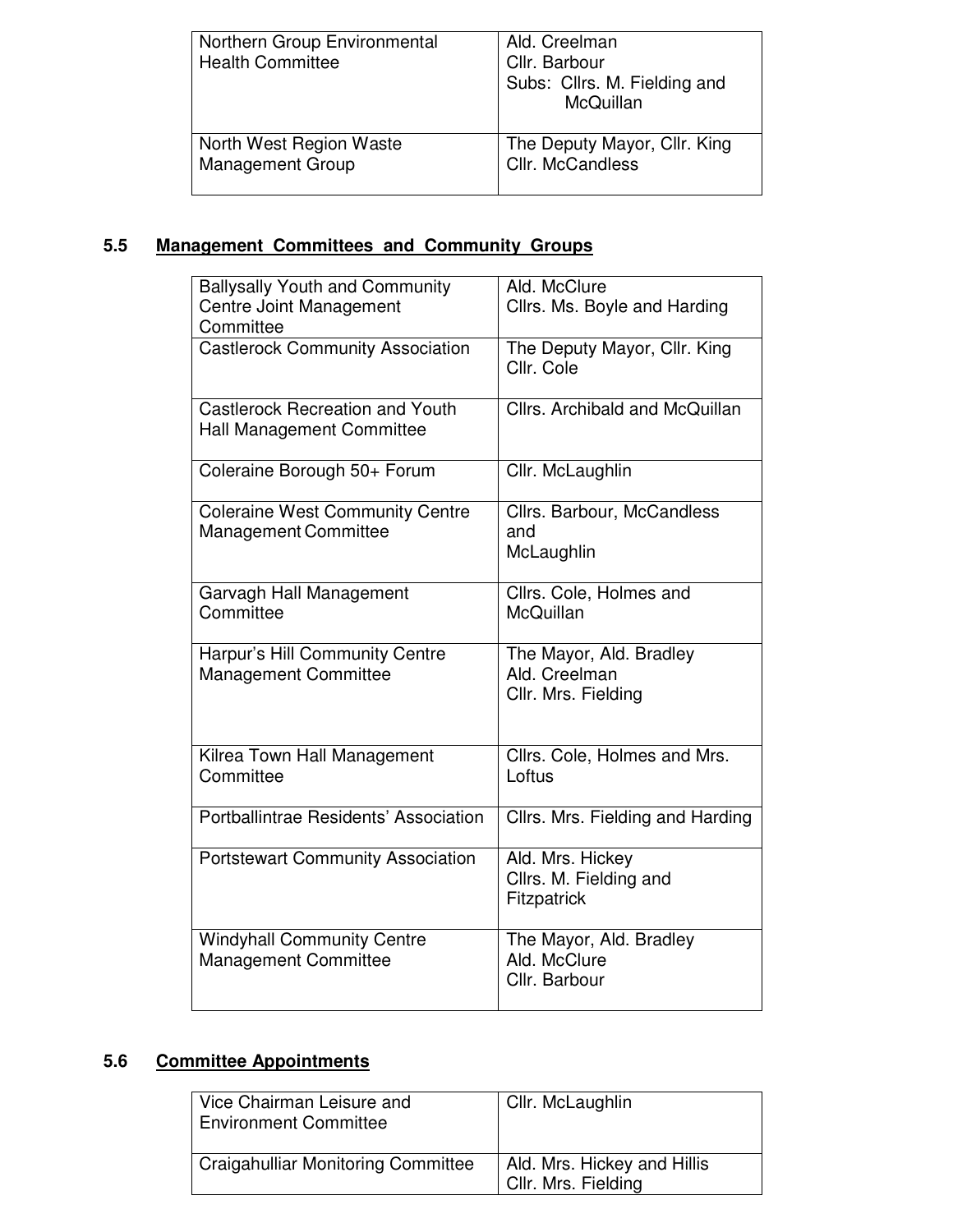| <b>Night Safe</b>                                        | Ald. Creelman<br>Cllrs. Duddy, M. Fielding and<br><b>Fitzpatrick</b>                                                     |
|----------------------------------------------------------|--------------------------------------------------------------------------------------------------------------------------|
| North West '200' Committee                               | Ald. Creelman, Mrs. Hickey and<br><b>Hillis</b><br>Cllrs. Barbour, Mrs. Fielding<br>and Fitzpatrick                      |
| <b>Street Trading Group</b>                              | Ald. Hillis<br>Cllrs. Archibald, Cole, Duddy<br>and McQuillan                                                            |
| Rugby Avenue/ Showgrounds<br><b>Project Team</b>         | The Mayor, Ald. Bradley and<br>Deputy Mayor, Cllr. King<br>Ald. Creelman and Mrs. Hickey<br>Cllrs. Barbour and McQuillan |
| Vice Chairman Planning Committee                         | Ald. Mrs. Hickey                                                                                                         |
| <b>Balanced Communities Review</b><br>Group              | Cllrs. Alexander, Ms. Boyle<br>M. Fielding and McLaughlin +<br>Chair and Vice Chair of<br>Planning Committee ex officio  |
| <b>Planning Working Group</b>                            | Cllrs. Ms. Alexander, Archibald,<br>Cole and Fitzpatrick + Chair<br>and Vice Chair of Planning<br>Committee ex officio   |
| Vice Chairman Policy and<br><b>Development Committee</b> | Cllr. M. Fielding                                                                                                        |
| Economic Development Committee                           | Cllrs. Barbour, Holmes and<br><b>McCandless</b>                                                                          |
| <b>Gender Action Working Group</b>                       | Cllrs. Archibald, Ms. Boyle and<br>Mrs. Fielding                                                                         |
| Human Resources Group                                    | Ald. Mrs. Hickey and Hillis<br>Cllrs. Barbour, Cole and Duddy                                                            |
| Northern Corridor Railways Group                         | Ald. Creelman and McClure                                                                                                |
| <b>Property Group</b>                                    | The Mayor, Ald. Bradley<br>Ald. Hillis<br>Cllrs. Duddy, Harding, Holmes<br>and McCandless                                |
| <b>Safer Coleraine</b>                                   | Ald. Mrs. Hickey and McClure<br>Cllr. Duddy                                                                              |
| <b>Social Committee</b>                                  | Cllr. Mrs. Fielding                                                                                                      |
| Zomba Group                                              | The Deputy Mayor, Cllr. King<br>Cllrs. Ms. Boyle, Holmes, Mrs.                                                           |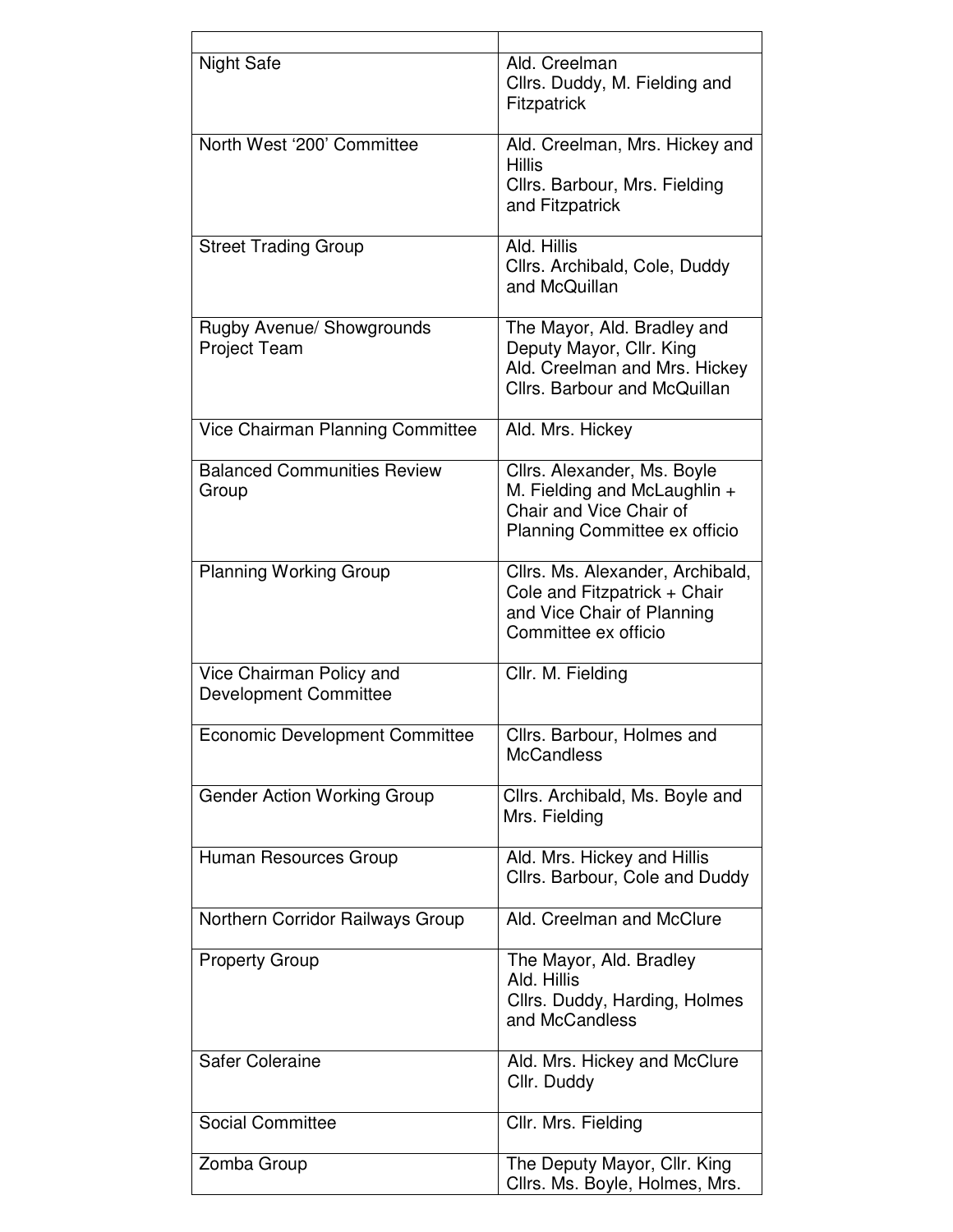| <sup>1</sup> Loftus and McCandless |
|------------------------------------|
|                                    |

# **6.0 THANKS**

The Deputy Mayor thanked everyone for attending.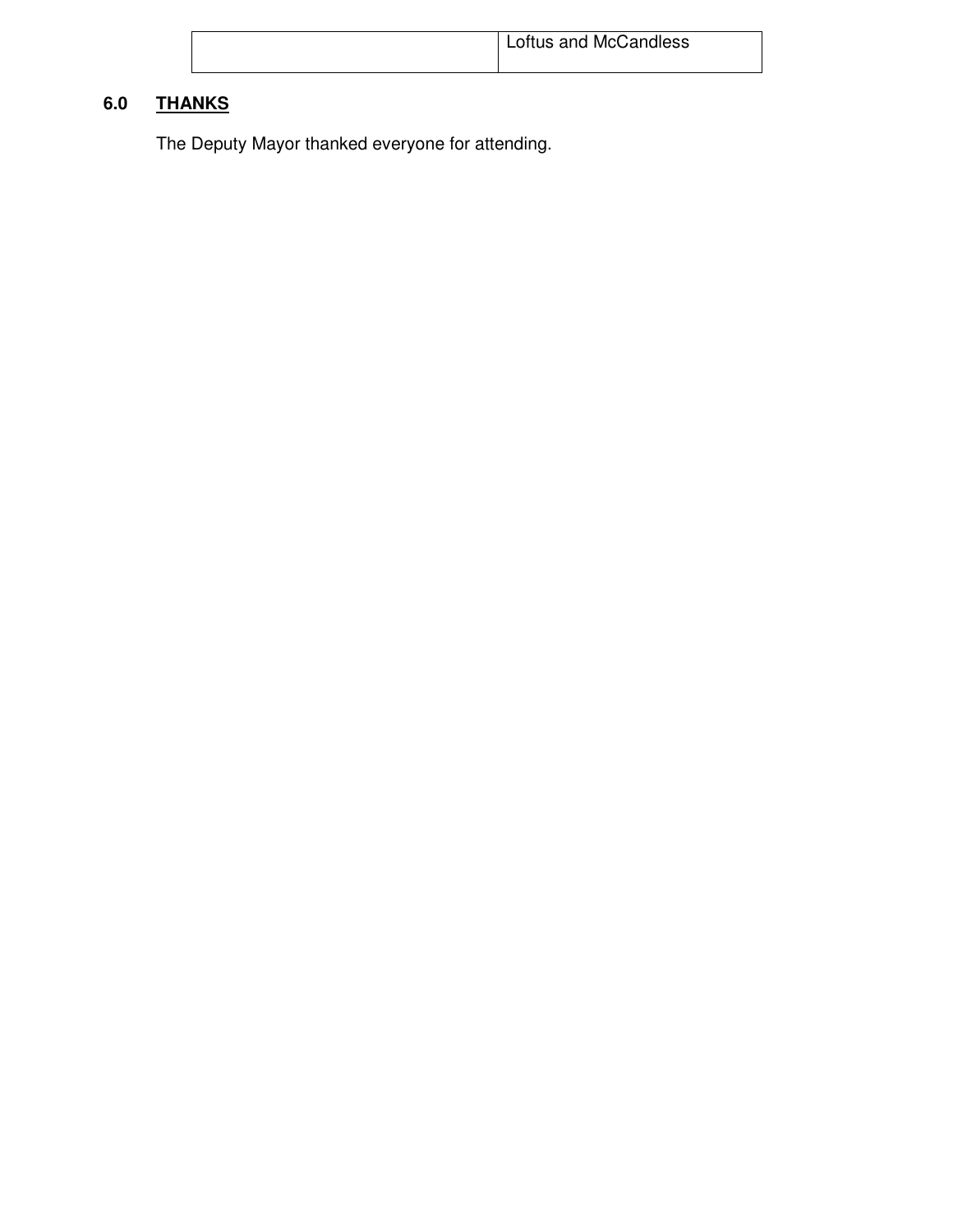#### **COUNCIL MEETING**

| <b>Present:</b>            | The Mayor, Alderman J. M. Bradley, in the Chair<br><b>Aldermen</b>                                                                                                                                                                                                                                    |                                                                                                                    |
|----------------------------|-------------------------------------------------------------------------------------------------------------------------------------------------------------------------------------------------------------------------------------------------------------------------------------------------------|--------------------------------------------------------------------------------------------------------------------|
|                            |                                                                                                                                                                                                                                                                                                       |                                                                                                                    |
|                            | W. T. Creelman<br>M. T. Hickey (Mrs.)<br>(Items $2.0 - 14.2.1$ )                                                                                                                                                                                                                                      | N. F. Hillis                                                                                                       |
|                            | <b>Councillors</b>                                                                                                                                                                                                                                                                                    |                                                                                                                    |
|                            | C. S. Alexander (Ms.)<br>C. Archibald<br>D. D. Barbour<br>Y. Boyle (Ms.)<br>A. S. Cole<br>G. Duddy<br>E. P. Fielding (Mrs.)<br>M. Fielding                                                                                                                                                            | D. Harding<br>R. J. Holmes<br>R. A. Loftus (Mrs.)<br>W. McCandless<br>D. McClarty<br>G. McLaughlin<br>A. McQuillan |
| Officers in<br>Attendance: | Town Clerk and Chief Executive, Corporate Director of<br>Environmental Services, Interim Director of Leisure Services,<br>Head of Development Services, Head of Performance, Policy<br>and Governance, Acting Head of Finance, Technical and<br>Waste Management Officer and Administrative Assistant |                                                                                                                    |
| Apologies:                 | The Deputy Mayor, Alderman McClure and Councillor<br>Fitzpatrick                                                                                                                                                                                                                                      |                                                                                                                    |

#### **1.0 MAYOR'S REMARKS**

The Mayor thanked Party members for his nomination and undertook to do his utmost to promote the Borough of Coleraine during his term.

## **2.0 MINUTES**

The Minutes of the Council Meeting of 19<sup>th</sup> April, 2011 were confirmed and signed.

#### **3.0 LEISURE SERVICES' REPORT**

 The Report of the Interim Director of Leisure Services was considered (previously supplied).

Matters arising:

#### **3.1 Rugby Avenue – Community Stadium Project – Study Visits**

 Nominations were sought for two Members to undertake the first study visit in relation to this scheme alongside two Officers.

 In response to Members' requests, the Interim Director of Leisure Services confirmed that a third Member could be included in the study visit at an additional cost to Council.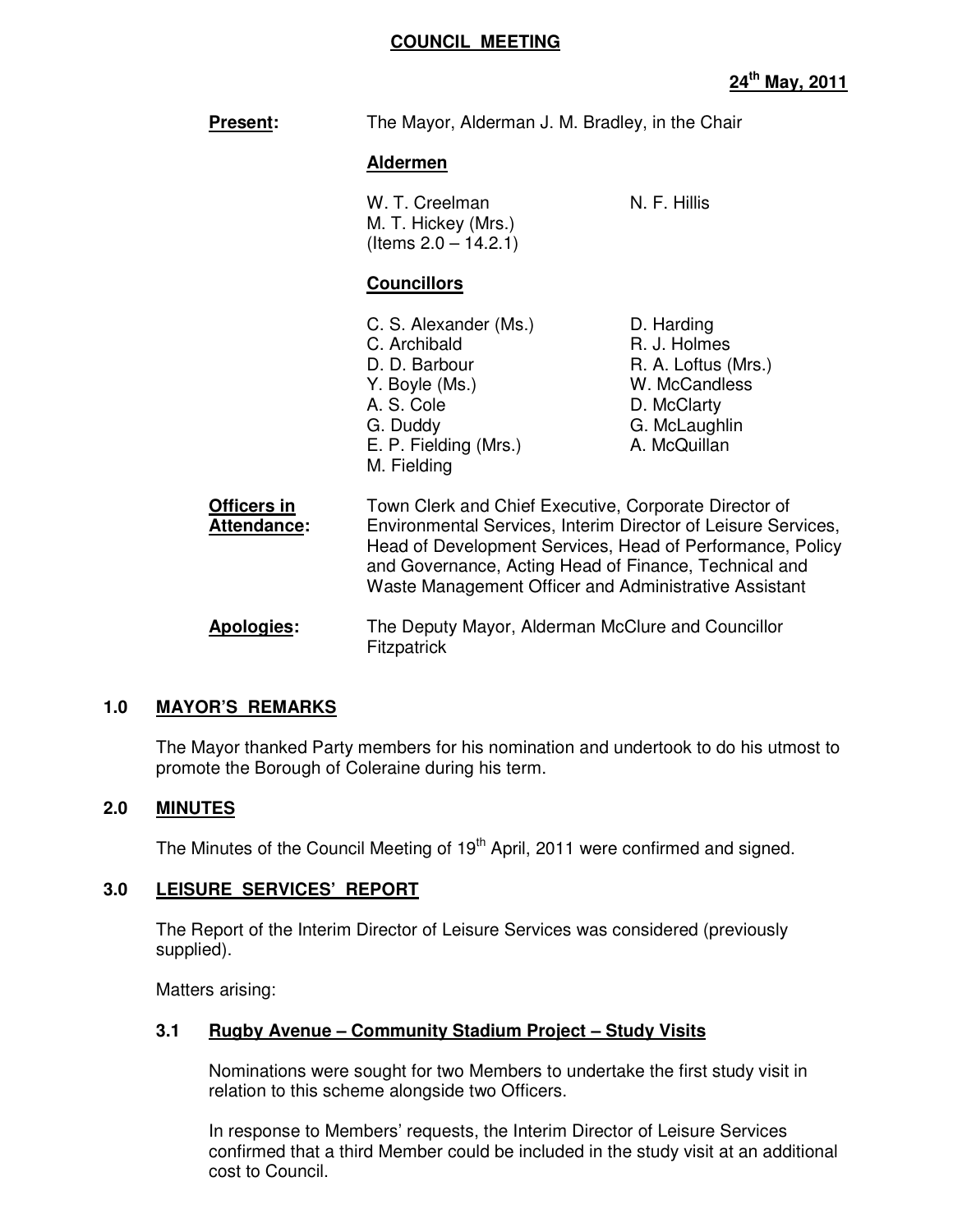#### **Agreed:**

That the Mayor, Alderman Mrs. Hickey and Councillor McClarty take part in the study visit.

## **4.0 FINANCE REPORT**

The Report of the Acting Head of Finance was considered (previously supplied).

Matters arising:

#### **4.1 Members' Special Responsibility Allowance**

Consideration was given to information on this topic, as contained in the report.

#### **Agreed:**

That Council continues the status quo until a review of committee structures and governance arrangements is carried out.

### **5.0 ENVIRONMENTAL SERVICES' REPORT**

 The Report of the Corporate Director of Environmental Services was considered (previously supplied).

Matters arising:

#### **5.1 Rethink Waste Capital Fund Round 3 – Applications**

Members noted that the Department of the Environment Northern Ireland had decided to continue this scheme and had identified a capital fund of £1.3 million to support councils in the introduction of waste recycling and reuse initiatives.

Proposals for applications to the scheme were considered, as contained in the report.

#### **Agreed:**

That applications be made for the Town Centre Recycling and Events Recycling schemes.

#### **5.2 Approval of Products of Animal Origin Establishments under EC Regulation 853/2004**

Conditional approval under the above regulations had been granted by Council to JTM Meat, 50 Quilly Road, Coleraine BT51 3PE in October 2010. The establishment had since been re-inspected and all outstanding requirements had been met.

#### **Recommended:**

 That Council grants full approval to JTM Meat, 50 Quilly Road, Coleraine BT51 3PE.

#### **5.3 Street Trading**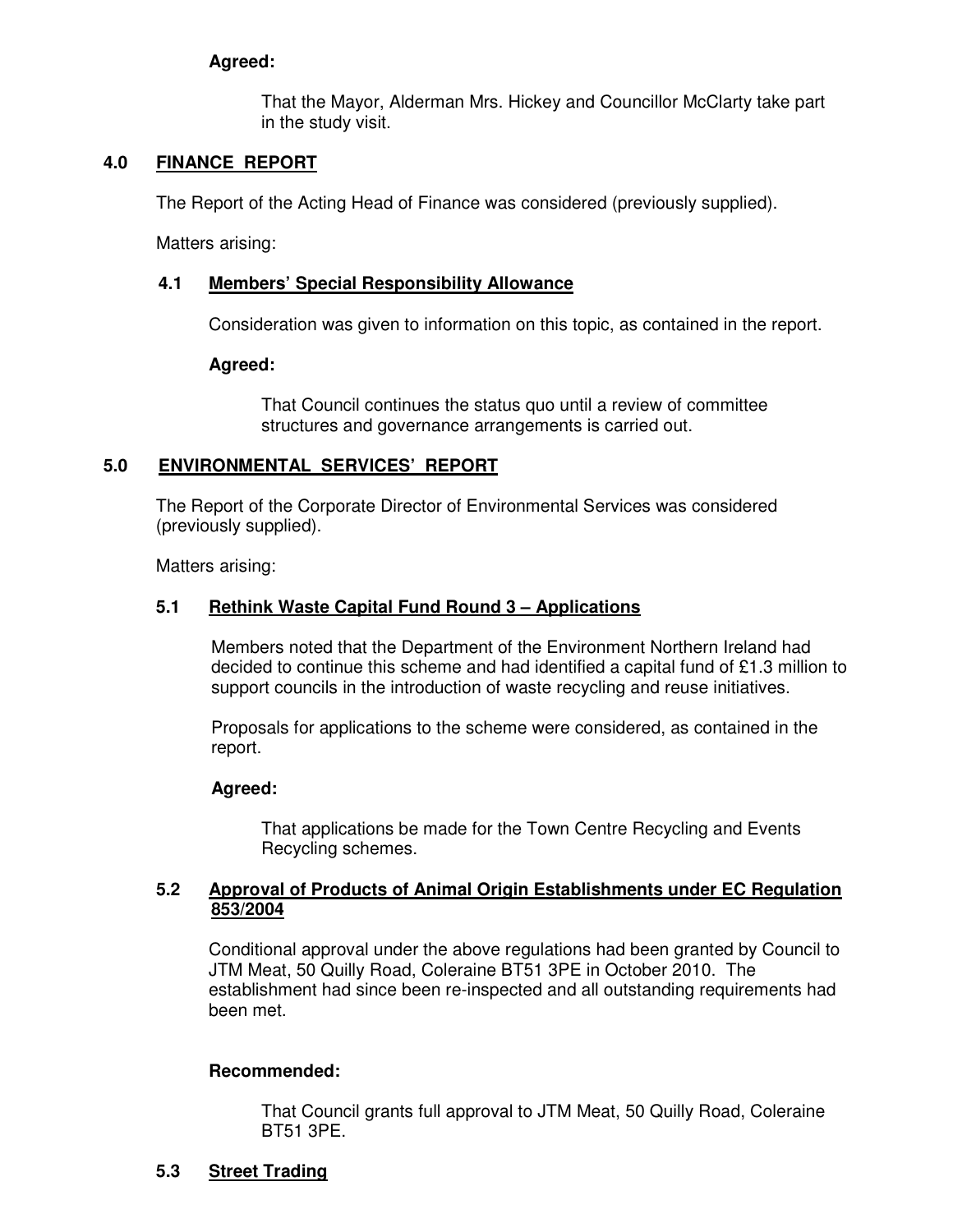#### 5.3.1 Stationary Street Trading Licences

 Consideration was given to a list of nine applications for the renewal of licences, as contained in the report.

#### **Recommended:**

That the applications be approved.

#### 5.3.2 Mobile Street Trading Licences

 Consideration was given to a list of seven applications for the renewal of licences, as contained in the report.

#### **Recommended:**

That the applications be approved.

#### 5.3.3 Street Trading at the Airshow

 In response to Members' requests this item would be included on the agenda for the next meeting of the Street Trading Committee.

#### **5.4 For Information**

Members noted information on the following topics, as contained in the report:

- i) Building Control.
- ii) Continued Investing for Health Activity in Environmental Services: Healthier Options Award (pilot).
- iii) Causeway Kids Cuisine Winner of another Award.

#### **6.0 CHIEF EXECUTIVE'S REPORT**

 Consideration was given to the Report of the Town Clerk and Chief Executive (previously supplied).

Matters arising:

#### **6.1 For Information**

#### 6.1.1 River Bann Navigation Order (NI) 2002 – Appointment of Commissioners

Members noted information on this topic, as contained in the report.

### **7.0 INVITATION TO REVISED REGIONAL TRANSPORTATION STRATEGY CONSULTATION EVENT**

Read invitation to this event (previously supplied) which would take place in the Glenavon House Hotel, Cookstown on 15<sup>th</sup> June, 2011.

Any Member wishing to attend was asked to contact the Head of Performance, Policy and Governance.

# **8.0 DOCUMENTS TABLED**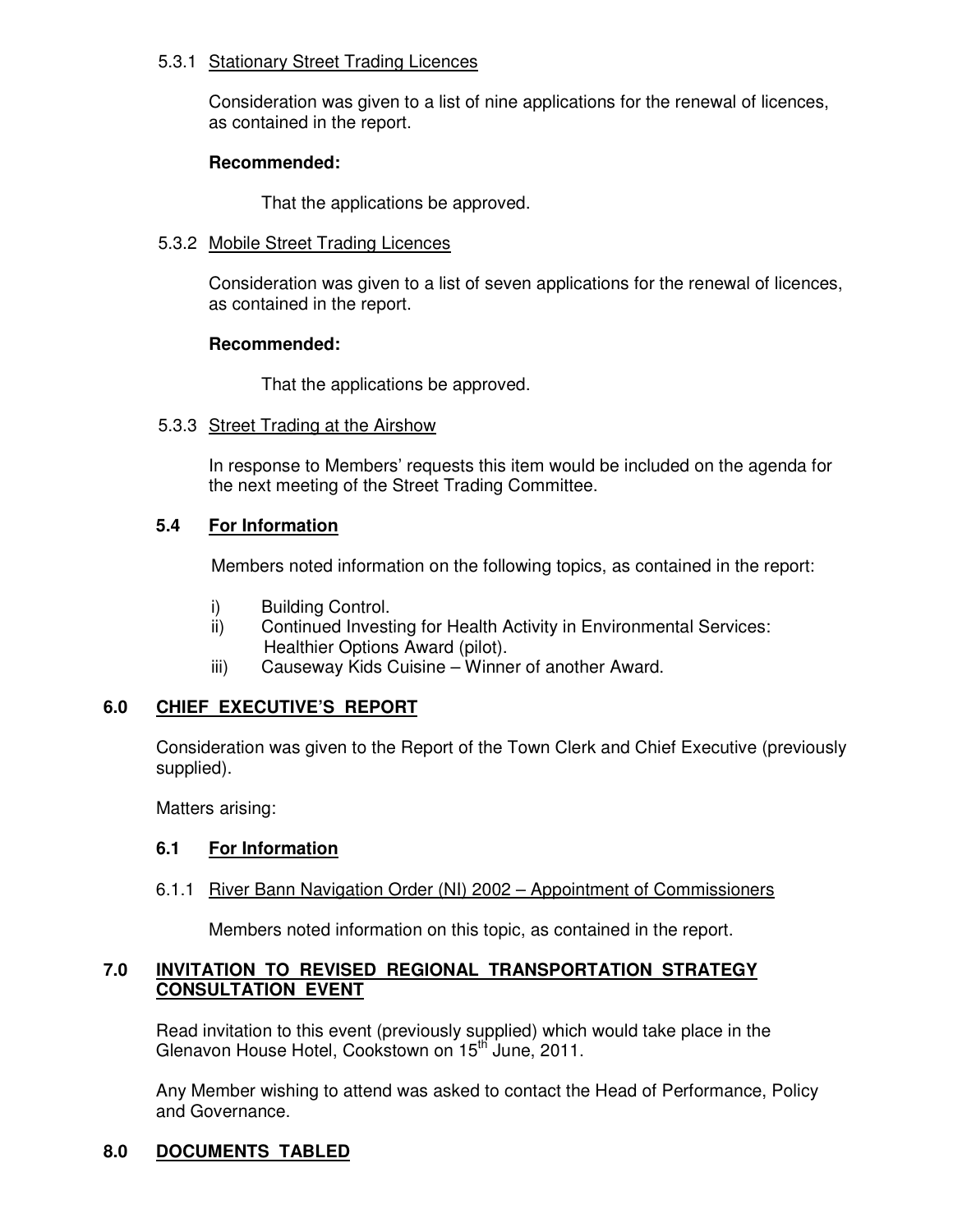Members noted the list of documents which had been made available in the Members' Library (previously supplied).

# **9.0 CONSULTATION LIST**

Details of consultation documents received were noted (previously supplied).

 Any Member who wished to make a response was asked to contact the Head of Performance, Policy and Governance before the due date for comments, as detailed in the report.

# **10.0 DOCUMENTS FOR SEALING**

Resolved:

That the following documents be sealed:

| 1. | Agreement (in duplicate) | Council and F. P. McCann Ltd. -<br>Environmental Improvement<br><b>Works to East Strand, Portrush</b>                |  |
|----|--------------------------|----------------------------------------------------------------------------------------------------------------------|--|
| 2. | Licence                  | Council and M. McGinn - Take-<br>Away Establishment at Carrick<br>Dhu Caravan Park                                   |  |
| 3. | Licence                  | Council and C. Little and Ms. R.<br>Crennell – Provision of Beach and<br>Surfing Sundries at Whiterocks,<br>Portrush |  |
| 4. | <b>Cemetery Titles</b>   | Grant of Right of Burial – Deeds<br>Register Nos. 3756 - 3769<br>inclusive:                                          |  |
|    |                          | Agherton<br><b>Ballywillan</b><br>8                                                                                  |  |
|    |                          | Coleraine<br>3                                                                                                       |  |

Kilrea -<br>Portstewart 3 Portstewart

Advanced Deed Register Nos. 0277 – 0278 inclusive:

Portstewart 2

# **11.0 HISTORIC EVENTS**

Members noted that the following historic events would take place during 2011:

- i)  $400<sup>th</sup>$  Anniversary of the Plantation of Ulster discussion was ongoing with The Honourable The Irish Society and a report would be brought back to Council.
- ii)  $400<sup>th</sup>$  Anniversary of the King James Version suggestions for recognising this anniversary would be brought to Council.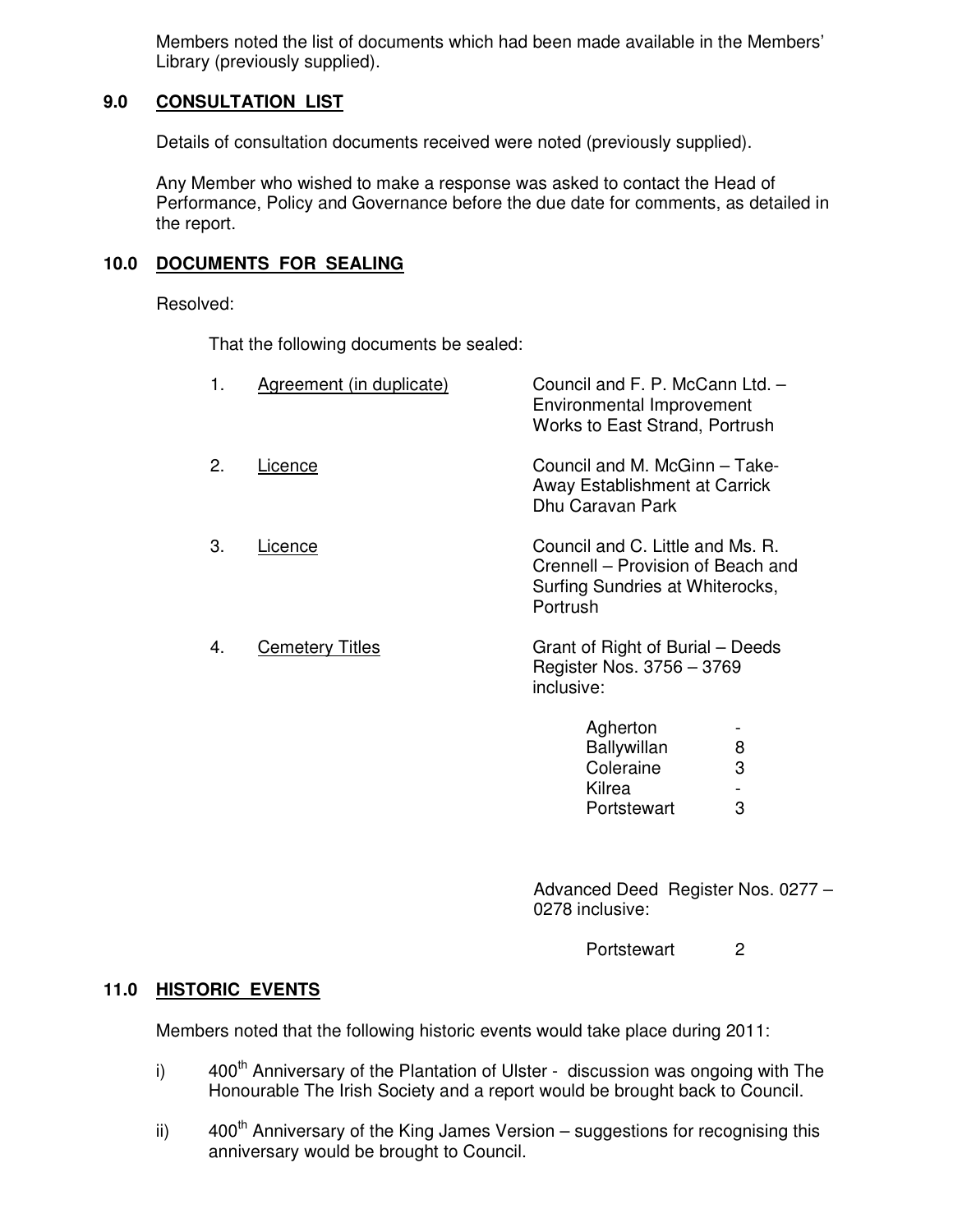# **12.0 REVIEW OF OFF-STREET PARKING CHARGES**

Read letter dated 21<sup>st</sup> April, 2011 from Roads Service detailing the Department's position in relation to the proposed introduction of charges in car parks that are currently free.

 In response to a Member's concerns vis-a-vis Waterside Car Park, the Town Clerk and Chief Executive advised that he anticipated further information from the Department of Regional Development.

# **13.0 UPDATE ON CITY STATUS**

 In response to a Member's question the Town Clerk and Chief Executive advised that Council's application for City Status was being finalised for submission by  $27<sup>th</sup>$  May, 2011.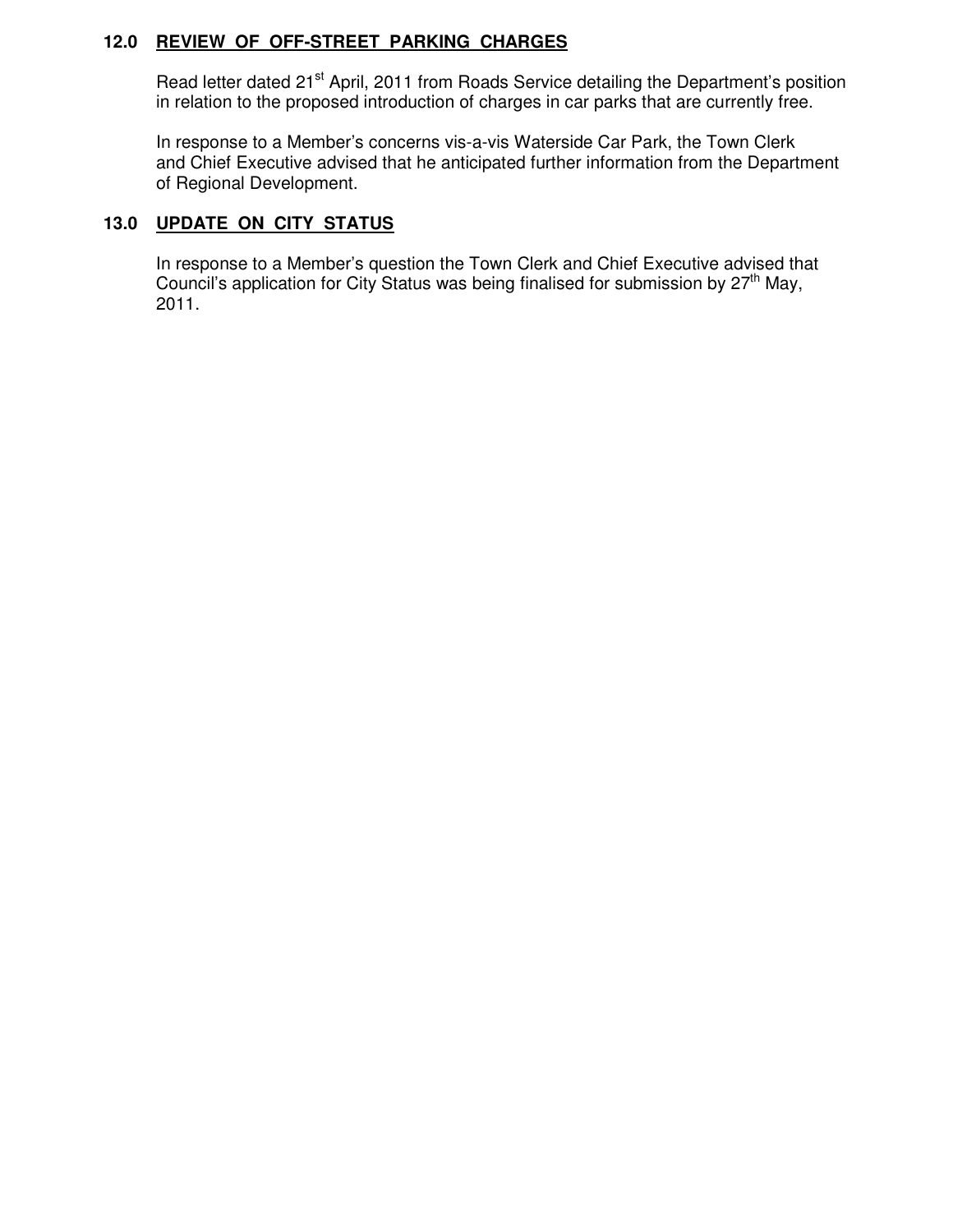# **PLANNING COMMITTEE**

# **14 June 2011**

| <b>Present:</b>                          | Alderman W. J. McClure in the Chair<br>The Mayor, Alderman J. M. Bradley $(2.0 - 7.0)$<br>The Deputy Mayor, Councillor W. A. King<br><b>Aldermen</b> |                                                                                                                                                               |
|------------------------------------------|------------------------------------------------------------------------------------------------------------------------------------------------------|---------------------------------------------------------------------------------------------------------------------------------------------------------------|
|                                          |                                                                                                                                                      |                                                                                                                                                               |
|                                          |                                                                                                                                                      |                                                                                                                                                               |
|                                          |                                                                                                                                                      |                                                                                                                                                               |
|                                          | W. T. Creelman<br>M. T. Hickey (Mrs.)                                                                                                                | N. F. Hillis                                                                                                                                                  |
|                                          | <b>Councillors</b>                                                                                                                                   |                                                                                                                                                               |
|                                          | C. S. Alexander (Ms.)<br>C. Archibald<br>D. D. Barbour<br>Y. Boyle (Ms.)<br>G. Duddy<br>$(1.0 - 6.0)$<br>E. P. Fielding (Mrs.)<br>M. Fielding        | <b>B.</b> Fitzpatrick<br>D. Harding<br>$(2.0 - 7.0)$<br>R. J. Holmes<br>R. Loftus (Mrs)<br>W. McCandless<br>G. L. McLaughlin<br>A. McQuillan<br>$(2.0 - 7.0)$ |
| <u>Also in</u><br>Attendance:            | Representatives from the Planning Service -<br>Mr. P. Duffy and Mr. M. McCrystal                                                                     |                                                                                                                                                               |
| <b>Officers in</b><br><b>Attendance:</b> | Principal Administrative Officer, Corporate Director of<br><b>Environmental Services and Clerical Assistant</b>                                      |                                                                                                                                                               |

Apologies: Councillors Cole and McClarty

#### **1.0 WELCOME**

The Chairman welcomed everyone to the Meeting including visitors in the public gallery and conveyed thanks to everyone who sent best wishes during his recent illness.

#### **2.0 PLANNING APPLICATIONS**

A list of thirty five applications was presented for consideration (previously supplied).

#### **Applications Deferred from Previous Meeting**

2.1 Application No. D1 C/2009/0018/O Replacement of 1 No. detached dwelling with 2 No. detached dwellings at 44 Glenkeen Road, **Aghadowey for Mr R McCook** 2.2 Application D2 C/2010/0315/O

The opinion of the Planning Service was to approve.

It was agreed that the application be approved.

The opinion of the Planning Service was to approve.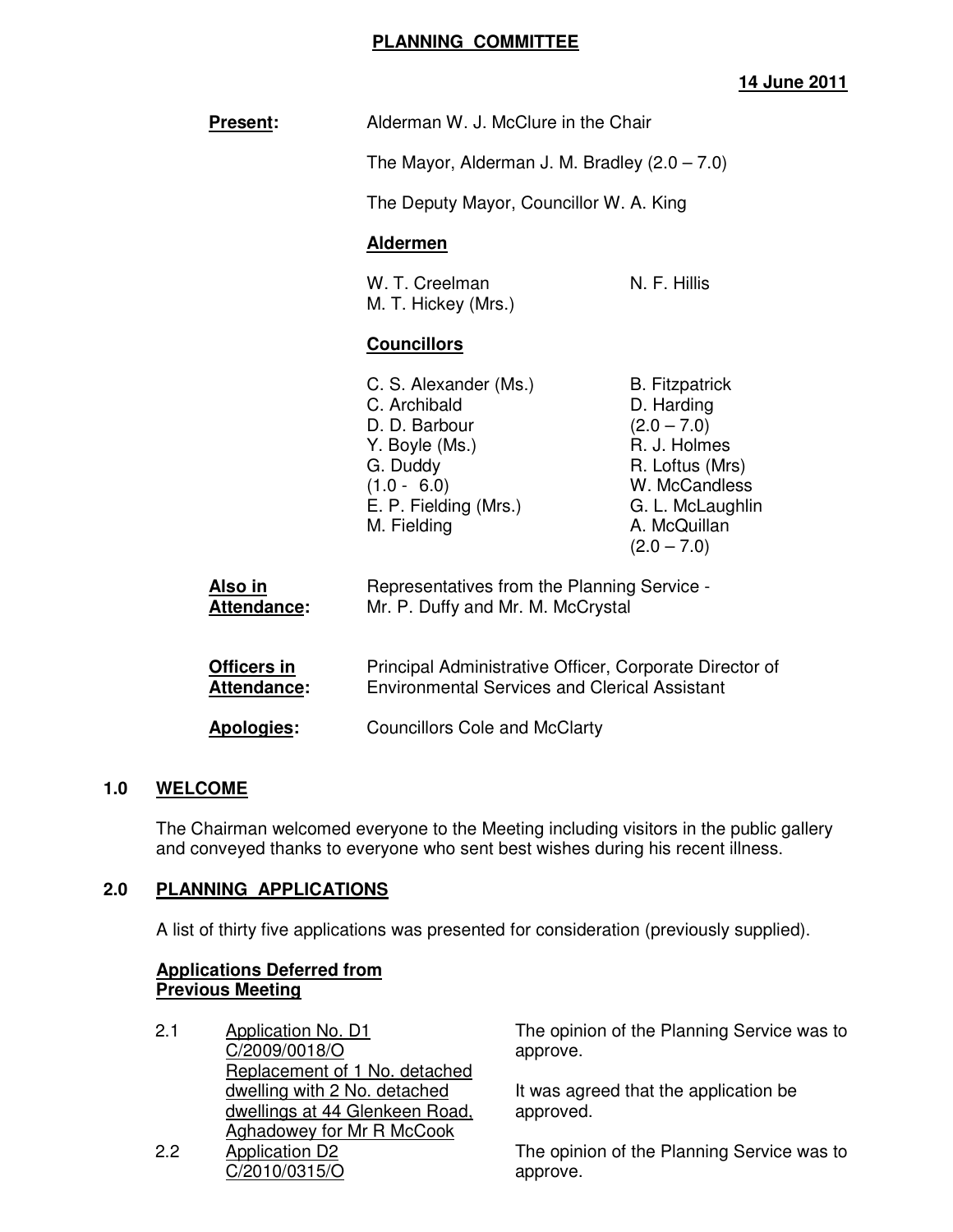Proposed development consisting of 8 detached dwellings, open space and associate site works at 15 Ballycairn Road, Coleraine for Corramore Construction Ltd.

- 2.3 Application No. D3 C/2010/0372/F Replace existing stone stable building with new equestrian shed to provide stables and equestrian storage at 124 Carrowreagh Road, Garvagh for Mr J Stewart.
- 2.4 Application No. D4 C/2010/0413/F One and a half storey dwelling with attic rooms, and construct new access and parking adjacent to 3 Warke Place, Castlerock for Mr B McNeill.
- 2.5 Application No. D5 C/2010/0433/F Demolition of existing dwellings and erection of 17 apartments, access and ancillary site works at 31-43 Causeway Street, Portrush for McCloskey & O'Kane.

Members were advised that the Minister has agreed to meet with Council to discuss this application.

Accordingly, the application was withdrawn from the Schedule pending the meeting with the Minister.

The opinion of the Planning Service was to approve.

It was agreed that the application be approved.

The opinion of the Planning Service was to refuse.

Following a proposal from Councillor Mrs. Fielding for an office meeting it was agreed that the application be deferred for two weeks to facilitate the submission of amended plans.

The opinion of the Planning Service was to approve.

It was proposed by Councillor Ms. Alexander, seconded by Alderman Mrs. Hickey and unanimously agreed:

> That this application be referred to the Minister with a request that the application be included for discussion at his meeting with a Council delegation.

The opinion of the Planning Service was to refuse.

It was proposed by Councillor Barbour and seconded by Councillor Fitzpatrick:

> That the application be held for two weeks to facilitate the submission of amended plans.

As an amendment it was proposed by Alderman Mrs. Hickey and seconded by Councillor Ms. Alexander:

That the application be refused.

On being put to the meeting six members voted for the amendment and six

2.6 Application No. D6 C/2010/0566/F Amended application previously approved (C/2008/0075/F) to include amended front elevation and revisions to car parking arrangements to rear at  $40 - 42$ Kerr Street, Portrush for Gemini Homes.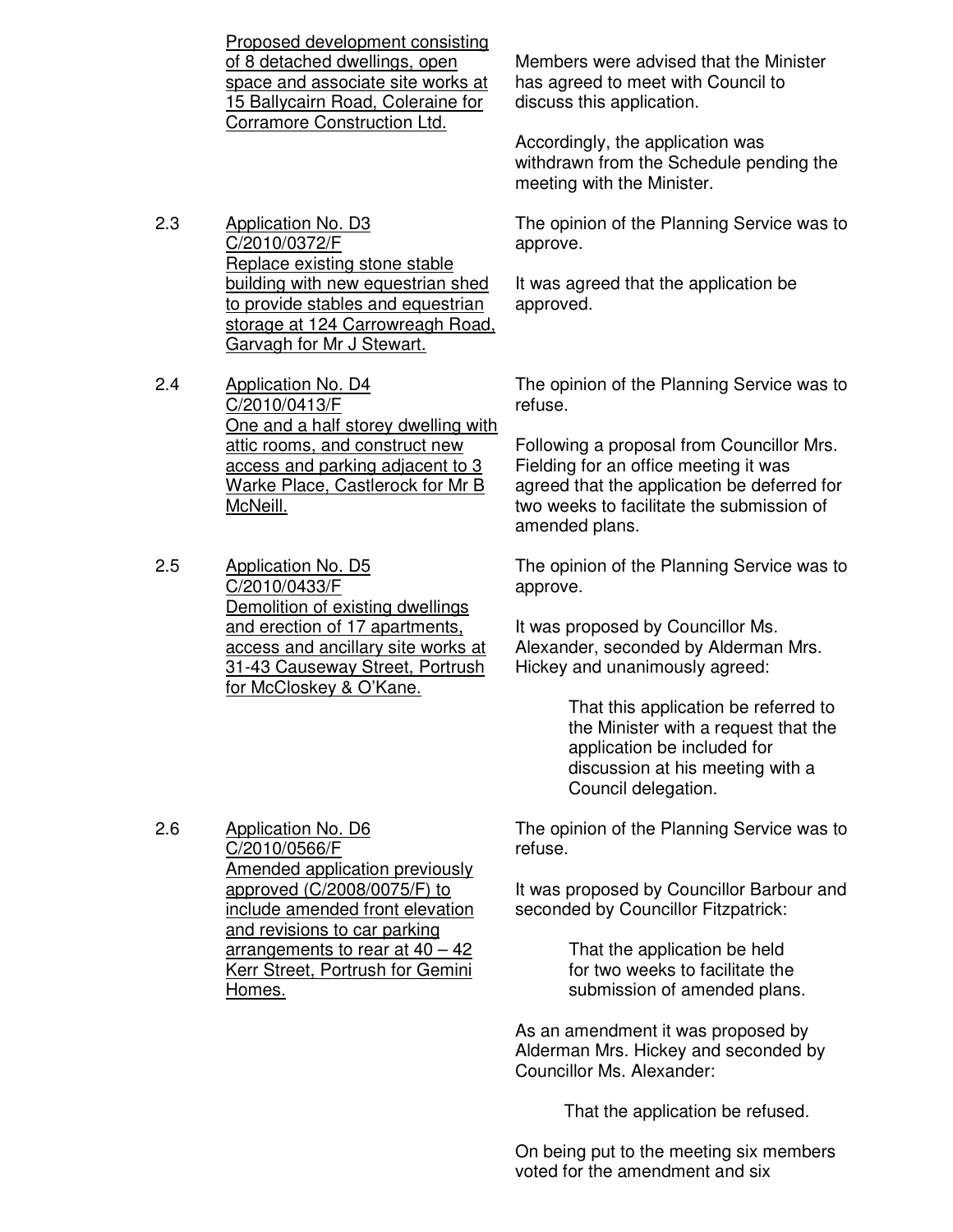members voted against. The Chairman used his casting vote in favour of the amendment.

It was agreed that the application be refused.

The opinion of the Planning Service was to approve.

garage adjacent to Nos. 23 and 25 It was agreed that the application be approved.

> The opinion of the Planning Service was to approve.

It was agreed that the application be approved.

Redevelopment of existing dwelling to provide one no. maisonette (ground/first floor) and one apartment at second floor level, including reconstruction of the frontage as approved under planning permission C/2008/0081/F.

#### **New Applications**

Application No. D7 C/2010/0683/F

Application No. D8 C/2010/0514/F

Proposed dwelling and detached

Ballyrashane Road, Coleraine (south of Nos. 23 and 25) for Hightown Enterprises Ltd.

2.7

2.8

2.9 Application No. 1 C/2008/0630/F Proposed redevelopment of site to 4 No. retail unites, 19 No. apartments, parking area and roadways for private streets determination (amended proposal) at 21A, 21B, 21C, 23 & 25 The Diamond: 1, 3, 5, 7 and 9 Coleraine Road, Portstewart for Three – Four Ltd.

2.10 Application No. 2 C/2009/0561/F 48 Room Nursing Home and Palliative Care Home & associated site works at lands off Strand View Cottages, Castlerock for N. I. Healthcare.

The opinion of the Planning Service was to approve.

It was proposed by Councillor Ms. Alexander and seconded by Alderman Mrs. Hickey:

> That the application be deferred for one month to facilitate an office meeting on the grounds that all material planning considerations had not been assessed.

The opinion of the Planning Service was to approve.

It was proposed by Councillor King and seconded by Councillor Ms Alexander:

> That the application be deferred for one month to facilitate an office meeting on the grounds that all material planning considerations had not been assessed.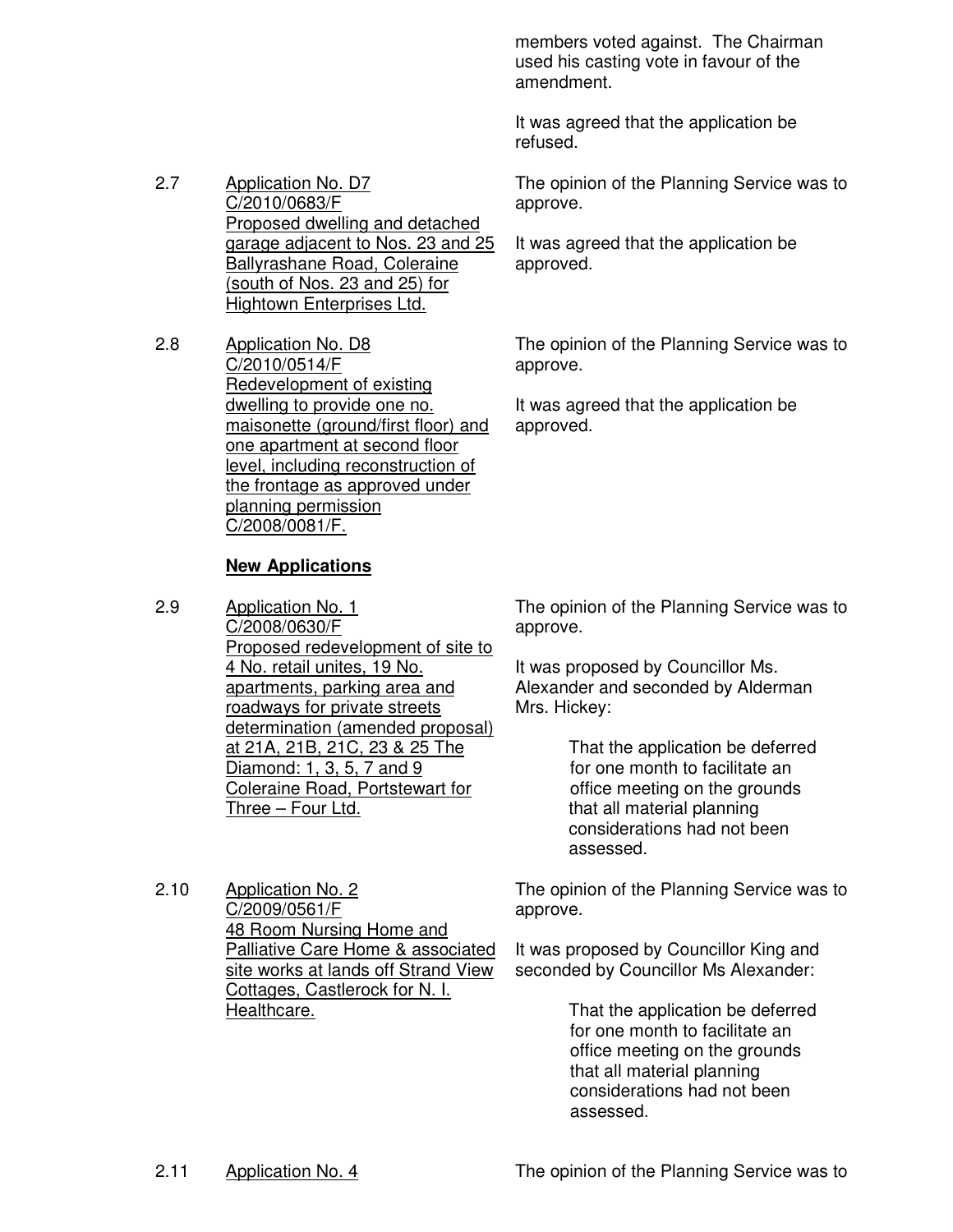C/2010/0281/F Proposed 225kw wind turbine, 30m to hub, 38m to blade tip, 16m blade diameter. 70m South West of 56 Ballinteer Road, Macosquin, Coleraine for Mr J. Christie Application No 5 C/2010/442/F Proposed A29 225kw wind turbine with 30 metre hub 292m North East of 247 Legavallon Road, Garvagh for OM Consulting

- 2.12 Application No.10 C/2010/0674/F Conversion and renovation of existing yard and store to sales space including formation of new flat roof over yard to existing shop at 39 – 41 Eglinton Street, Portrush for K Cantley.
- 2.13 Application No. 11 C/2010/0704/F Demolition and erection of 2 No. apartments with associated parking at 39 Kerr Street and lands to the rear of 40 Kerr Street, Portrush for A and C McAleese and Gallagher.

refuse both applications.

It was proposed by the Mayor and seconded by Councillor Fitzpatrick:

> That the applications be deferred for one month to facilitate office meetings on the grounds that all material planning considerations had not been assessed.

The opinion of the Planning Service was to approve.

It was agreed that the application be approved.

The opinion of the Planning Service was to refuse.

It was proposed by Councillor McQuillan, seconded by Alderman Creelman and agreed:

> That the application be deferred for one month to facilitate an office meeting on the grounds that all material planning considerations had not been assessed.

The opinion of the Planning Service was to approve.

It was agreed that the application be approved.

2.14 Application No. 12 C/2010/0713/F Single storey gable extension to bedroom, two storey rear extension forming new kitchen, lounge and bedroom (amended plans received 15<sup>th</sup> March 2011) at 37 Liffock Avenue, Castlerock for Mr & Mrs Welsh.

2.15 Application No. 13 C/2011/0001/F Demolition of existing two storey dwelling with erection of new three storey replacement dwelling at 21 Bayhead Road, Portballintrae for Mr & Mrs Moore.

The opinion of the Planning Service was to approve.

It was agreed that the application be approved.

The opinion of the Planning Service was to refuse.

2.16 Application No. 14 C/2011/0025/F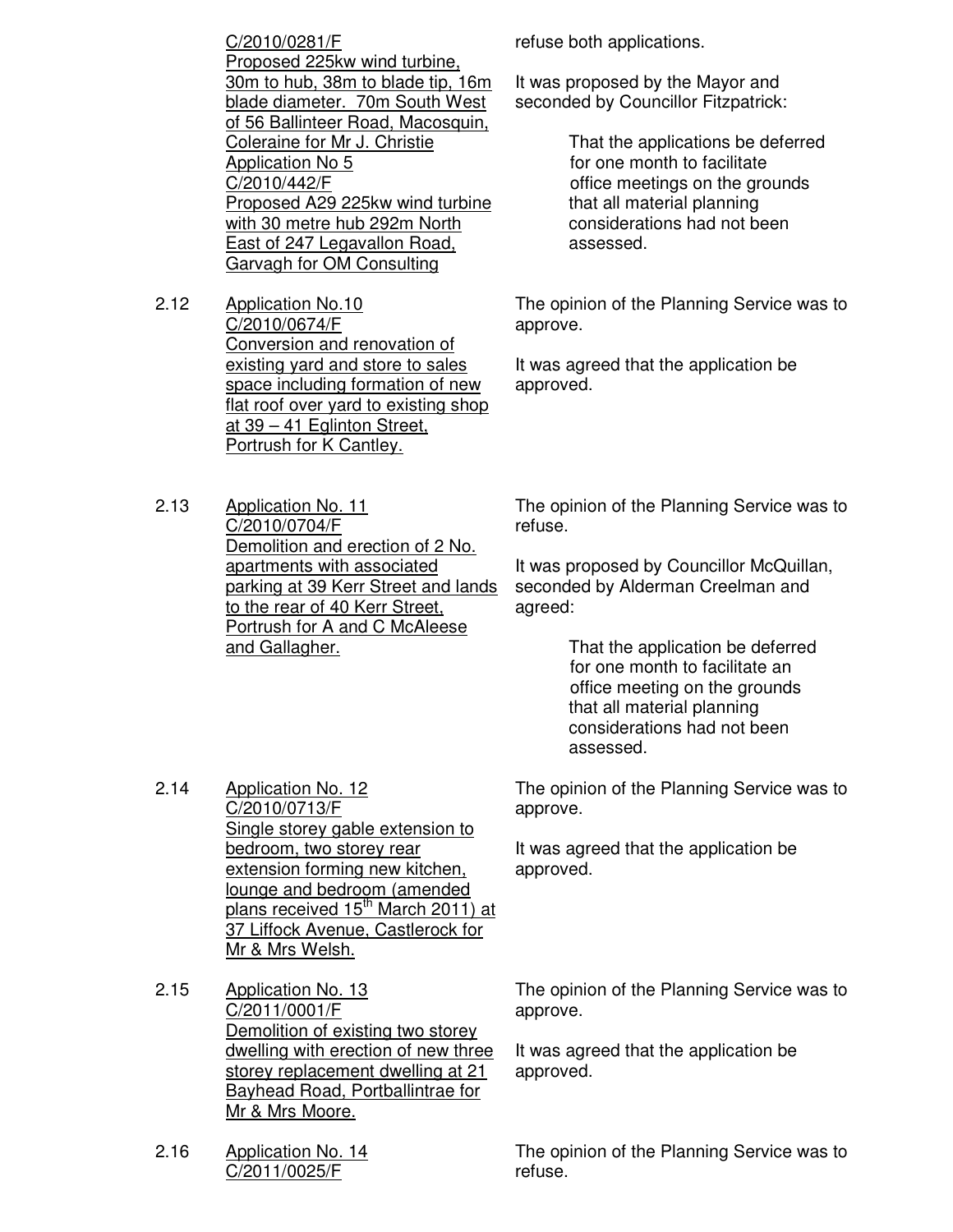Erection of a wind turbine (250KW Max) with tower height of 40m approximately 210m South West of Crossland Farm and end of Crossland Road, Swatragh for Northern Counties CO-OP.

2.17 Application No. 15 C/2011/0049/F Erection of a Wind Turbine (250kw Max.) with Tower Height of 40m approximately 550m South East of 40 Ballymenagh Road, Garvagh for Northern Counties CO-OP.

It was proposed by Councillor Mrs. Loftus and seconded by the Mayor:

> That the application be deferred for one month to facilitate an office meeting on the grounds that all material planning considerations had not been assessed.

The opinion of the Planning Service was to refuse.

It was proposed by Councillor Mrs. Loftus and seconded by Alderman Mrs. Hickey:

> That the application be deferred for one month to facilitate an office meeting on the grounds that all material planning considerations had not been assessed.

2.18 Application No. 16 C/2011/0067/F Roofspace conversion, including Front Dormer plus a new Front Porch at 14 Seapark, Castlerock for Rev & Mrs McCracken

2.19 Application No. 17 C/2011/0068/O Proposed farm dwelling 50m North East of 109 Boleran Road, Garvagh for Mr E Mullan

The opinion of the Planning Service was to approve.

It was agreed that the application be approved.

The opinion of the Planning Service was to refuse.

It was proposed by Councillor Mrs. Loftus and seconded by Alderman Mrs. Hickey:

> That the application be deferred for one month to facilitate an office meeting on the grounds that all material planning considerations had not been assessed.

2.20 Application No. 18 C/2011/0080/A Pole Mounted sign on flat metal sheet at junction of Priestland Road and Ballyclough Road, Bushmills for James Wylie Citroen. The opinion of the Planning Service was to refuse.

It was proposed by Councillor Fielding and seconded by Alderman Creelman:

> That the application be deferred for one month to facilitate an office meeting on the grounds that all material planning considerations had not been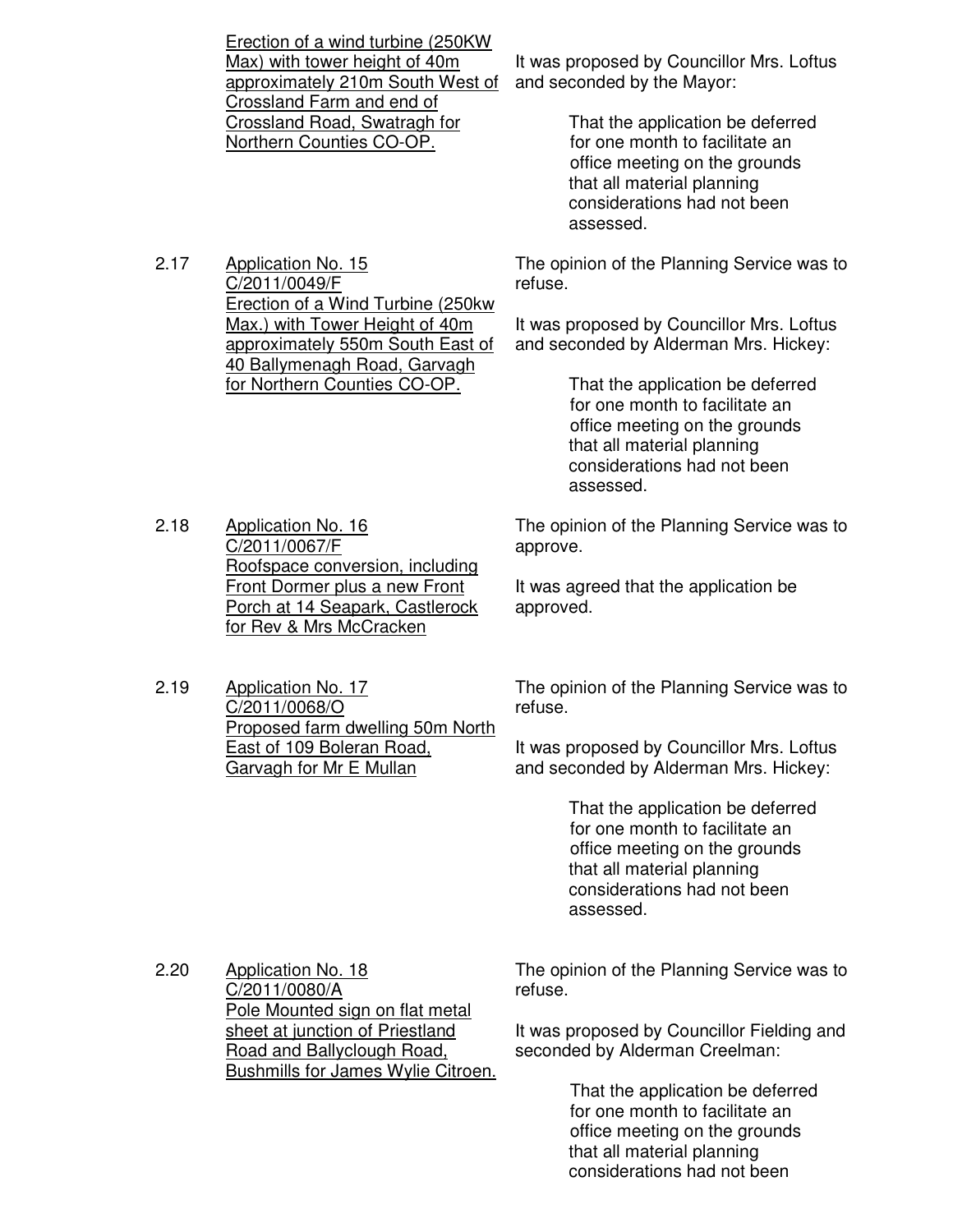2.21 Application No. 20 C/2011/0084/F Change of use of existing boat shed to dwelling and erection of attached boat shed adjacent to 17 Bath Terrace, Portrush for Mr C Metson.

The opinion of the Planning Service was to refuse.

It was proposed by Councillor Ms. Alexander and seconded by Councillor Fitzpatrick:

> That the application be deferred for one month to facilitate an office meeting on the grounds that all material planning considerations had not been assessed.

2.22 Application No. 21 C/2011/0086/F Change of house type for previously approved house 1 on application C/2007/0845/F for Mr & Ms Buchanan

The opinion of the Planning Service was to approve.

It was proposed by the Deputy Mayor and seconded by Councillor Ms. Alexander:

> That the application be deferred until August to facilitate an office meeting on the grounds that all material planning considerations had not been assessed.

The opinion of the Planning Service was to refuse.

It was proposed by Alderman Mrs. Hickey and seconded by Councillor Mrs. Loftus:

> That the application be deferred for one month to facilitate an office be held on the grounds that all material planning considerations had not been assessed.

On being put to the meeting the proposal was lost. 3 members voting for and 8 against, Accordingly, It was agreed that the

application be refused.

2.24 Application No. 23 C/2011/0113/O Proposed two storey dwelling and double detached garage 60m East of 272 Drumcroone Road, Coleraine for Mr T Oliver.

The opinion of the Planning Service was to refuse.

It was proposed by the Deputy Mayor and seconded by Councillor Harding:

That the application be deferred

2.23 Application No. 22 C/2011/0089/F Proposed wind turbine with 50m High Hub and with 30m Diameter Blades for own use and connection to National Grid approx 500m South West of 35 Kiltinny Road, Portstewart for Architectural Engineering & Manufacture Design Co Ltd.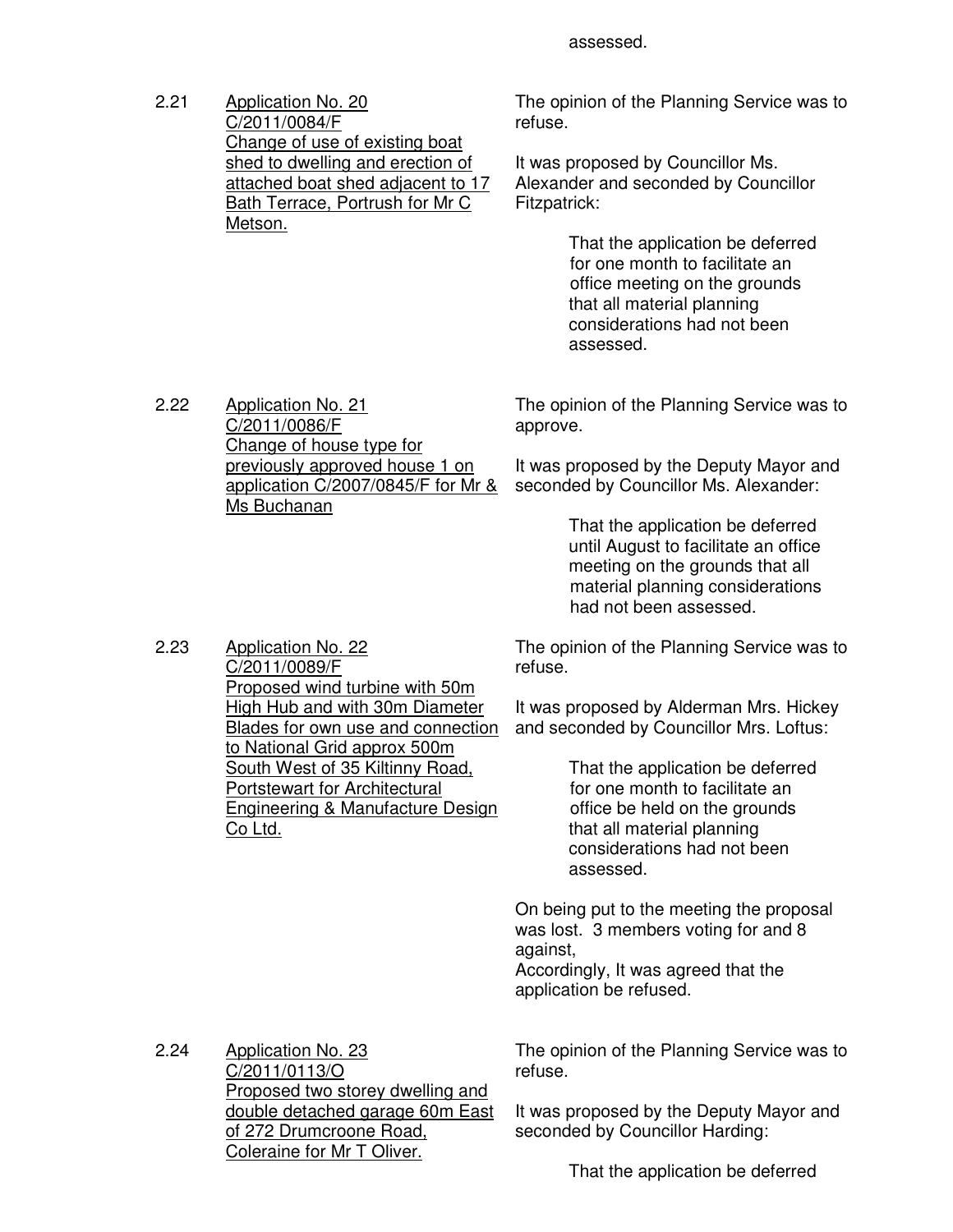for one month to facilitate an office meeting on the grounds that all material planning considerations had not been assessed.

2.25 Application No. 24 C/2011/0123/F Approval for amendments to house types A and B as constructed, approved previously under planning ref: C/2003/0610/F

The opinion of the Planning Service was to approve.

It was proposed by Councillor Ms. Alexander and seconded by Councillor Fitzpatrick:

> That the application be deferred for one month to facilitate an office meeting on the grounds that all material planning considerations had not been assessed.

# **3.0 OFFICE MEETINGS**

It was noted that the office meetings would be held on Friday 1 July 2011.

# **4.0 PLANNING APPEALS INFORMATION**

Consideration was given to the Planning Appeals Report (previously supplied).

 The Principal Administrative Officer outlined for Members that their opinion on the appeals against enforcement notices was sought.

It was proposed by Councillor McQuillan, seconded by Councillor Mrs. Fielding and agreed:

That Council support the appellant on appeal (i) 147A Craigmore Road, Ringsend, Coleraine - Mr James Mullan and endorse the Department's enforcement action on appeal (ii) 73 Moneydig Road, Moneydig, Garvagh – Mr Gerry McDaid.

# **5.0 PUBLIC EXAMINATION DRAFT NORTHERN AREA PLAN 2016**

The Principal Administrative Officer referred to FM Planning's Update Note on the Public Examination into the Draft Northern Area Plan (previously supplied) and advised Members that a Workshop on same would be held on Tuesday 21 June.

It was noted that Mr P. Fleming and Mr D Mounstephen would be in attendance to outline the examination process and take Council's views to help inform Council's submission to Stage 1 Evidence to the Public Examination.

# **6.0 CORRESPONDENCE**

# **(a) Kiddieland, Castle Erin, Portrush:**

 Consideration was given to letter dated 14 April from the Deputy Secretary & Chief Executive of the Planning & Local Government Group in response to